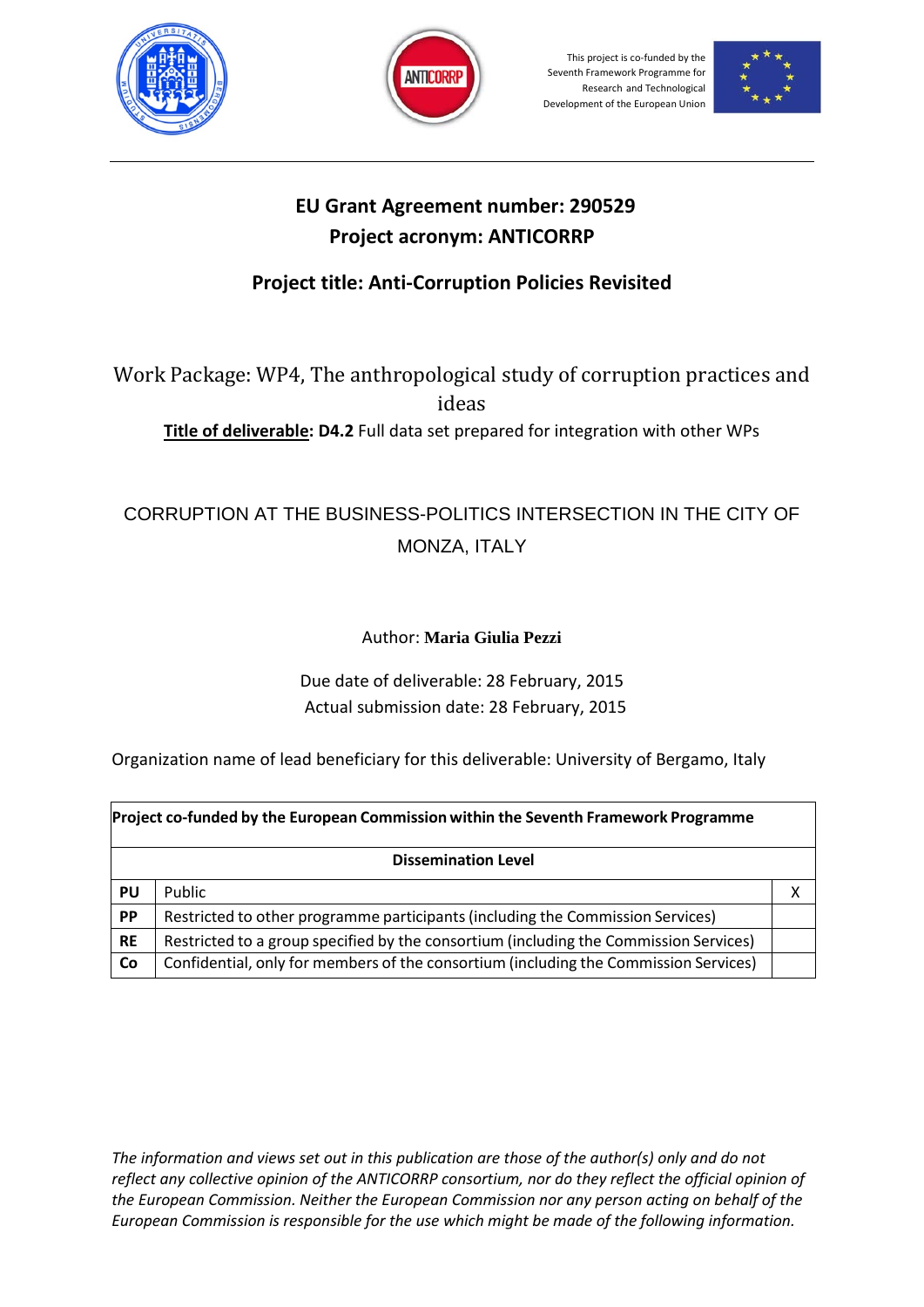### **Maria Giulia Pezzi, PhD Università degli Studi di Bergamo, IT mariagiulia.pezzi@unibg.it**

#### **Title**

#### **Corruption at the business-politics intersection in the city of Monza, Italy**

#### **Abstract**

In 2012 a new law in the matter of transparency and anti-corruption was approved in Italy. The law has set within new frames the understanding of corruption mechanisms, as well as the definition of core concepts of the anti-corruption discourse, such as 'prevention' and 'transparency'. Moreover it has also re-defined the roles and tasks of actors and employees of the public sector. In December 2013 the city of Monza, Northern Italy, was hit by the biggest corruption scandal of its history. Investigations evidenced the existence of a well run system of corruptive practices between the public sector and the City Council, which were aimed at favouring certain companies for public works and calls for tenders.

The recent events that occurred in Monza acquired even more relevance in light of the principles contained in the new legislation, particularly its stress on anti-corruption discourses (and rhetoric), as well as on the practical and performative role of virtues and ethical values in the public office.

This paper looks at how employees of Monza City Council perceived and (re)signified corruption as a whole consequent to the 2013 scandal and to the introduction of the new law, not only considering their impact at a local level, but also in a wider perspective in relation to corruption perception and practices at a national level.

#### **Introduction**

An ethnography of corruption in Italy poses the problem of dealing with a phenomenon that is perceived to be extensive and which is commonly believed to have been well rooted in the cultural field. From the huge corruption related scandal of Tangentopoli (1992), 23 years have passed, and yet in this time lapse, although corruption has always been one of the main topics of the public discourse, could we neither see a decrease of corruption scandals, nor a real effort in fighting corruption from a legislative and normative point of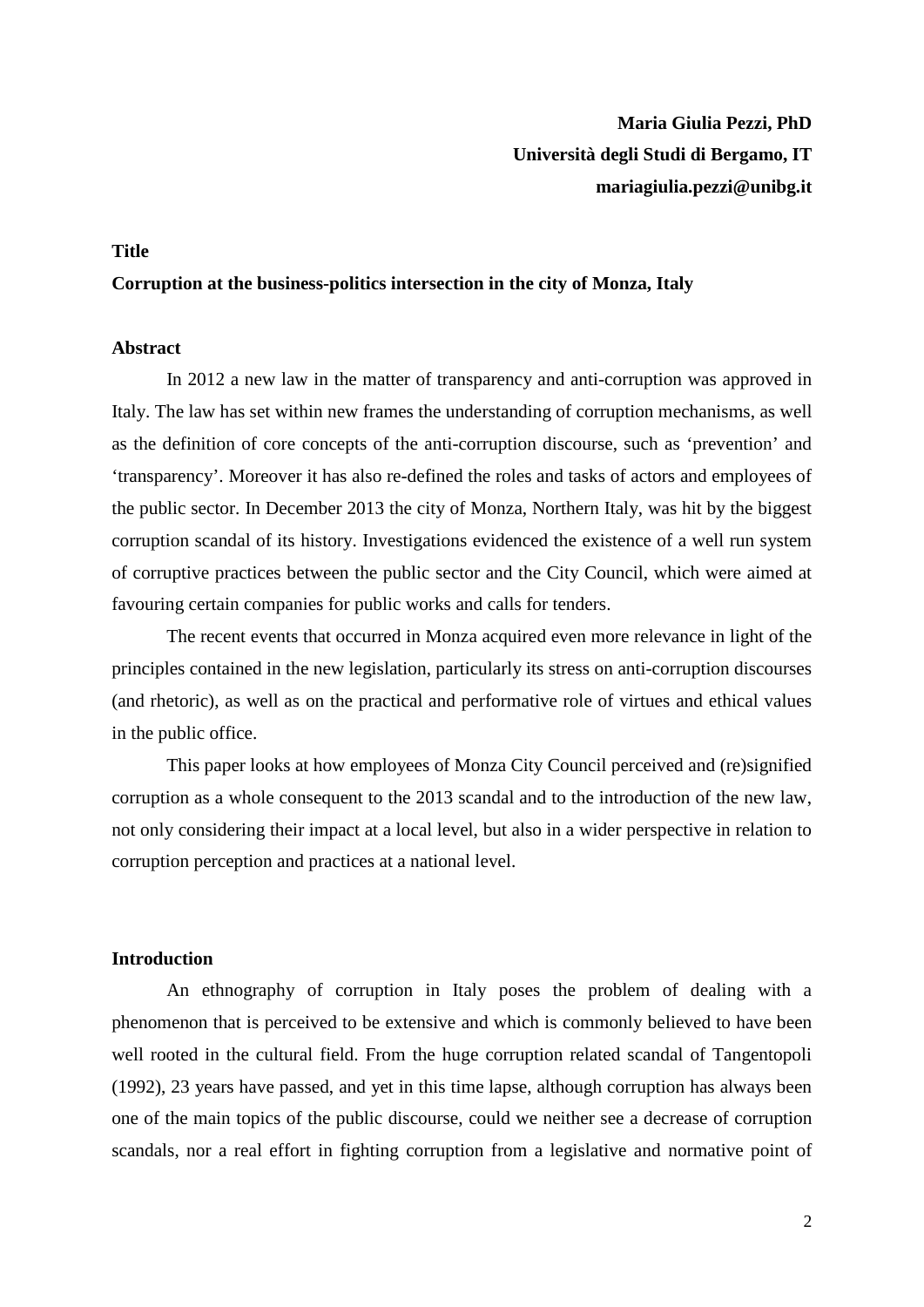view. Even though corruption is strongly perceived as one of the most relevant issues to be addressed, it seems that a feeling of powerlessness is pervading Italian society at all levels.

This being said, in the following pages I will analyze how corruption practices and the consequent anti-corruption discourse are perceived by public officials employed in the city council of Monza, a town located in Lombardy and capital of the homonymous province, which between 2013 and 2014 has been interested by a corruption scandal that involved both the private and the public sector.

Indeed, the private-public sector intersection has proven to be over the years the field in which corruption is mostly put in practice. The cases of Tangentopoli, Sistema Sesto, MOSE, Expo 2015 and Mafia Capitale all represent corruptive systems that had their rules, codes and rituals, which helped shape a network of solidarity between the public and private by creating a self-legitimising and self-indulging environment, in order to put the moral costs of corruption down.

The newly approved Law in the Matter of Anticorruption (190/2012) sets within new frames the understanding of how corruption works and proposes prevention, achieved through more transparency, accountability and responsibilisation, as a more viable way rather than repression to defeat corruption.

The first measures contained in the law text were to be adopted by January 2014. Just about a month earlier, though, the city of Monza was hit by the scandal also known as 'Clean City', which involved the company leader in the waste disposal service in the area, Sangalli & C., and a fair number of employees of Monza City Council, including a councilor and a sector manager.

On the basis of these two events I have decided to focus my research on how (and if) employees of Monza City Council perceived and re-signified corruption as a consequence of the introduction of the new Law and of the breakthrough of a scandal which had involved some former colleagues. In doing so, I have also considered some aspects of how corruption is dealt with in the public discourse as a whole, and how this can influence the way in which corruption is understood, and in which way this might be the cause of a certain feeling of powerlessness that seems to pervade the way in which citizens relate to the issue.

In particular it will be accounted that employees of the City Council seem to relate in a more immediate way with discourses relative to morality and values, rather than with the prescriptive principles contained in the law text, and though generally in accordance with its principles, they do think that a stress on positive values and cultural elements could have an important role in fighting corruption in the long period. On the other side, the existence of a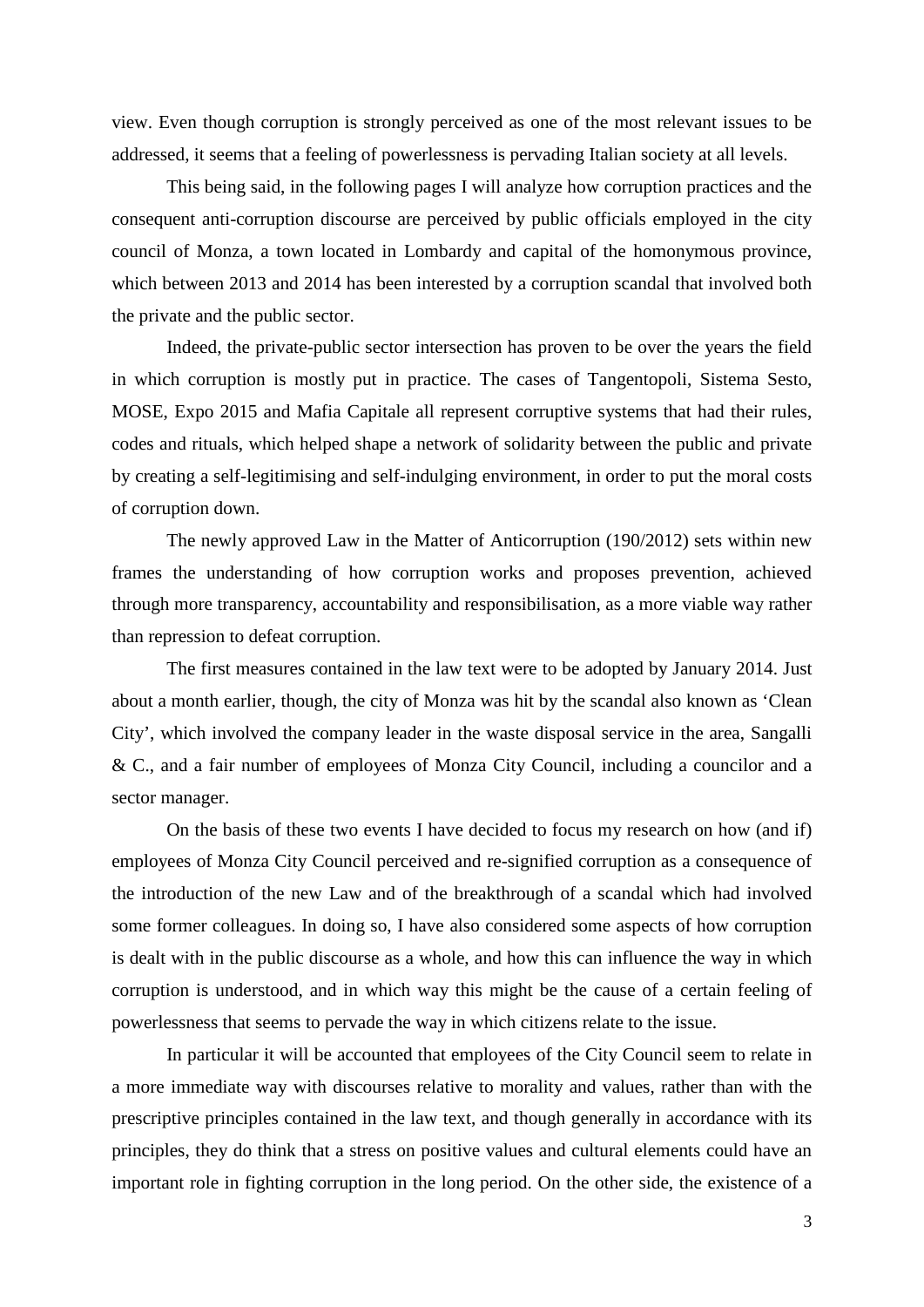*situational morality* and of a way of informal relation with the institutions seems to be a more direct way through which actors deal with the corruption phenomenon as a whole.

The paper focusses on the practices of corruption, well aware that this is only one side of the coin, the other side being the cultural symbolism of corruption and its influence on the creation and legitimation of shared beliefs within society.

#### **Methodology**

The city of Monza has been selected as a field for an ethnographic research as a part of the EU financed FP7 ANTICORRP project, specifically WP4 - 'The ethnography of corruption practices' - carried out between November 2013 and January 2015. The reasons that led to the selection of the city were multiple and identifiable mainly both with the accessibility of the field and a pre-existent network of acquaintances, which facilitated the starting up of the research, particularly for what concerned the collection of quantitative data through the distribution of a survey to a sample of Monza citizens. The results of the survey have been extensively analysed in the first deliverable submitted by WP4 in June 2014.

The research has been influenced by two occurrences: the coincidence with the first actuation phase of the new Law in the Matter of Transparency and Anticorruption (approved in 2012) to be concluded by the beginning of 2014, and the breakthrough of a corruption related scandal in the city of Monza to be later known as 'Clean City' in December 2013. These events made it clear that Monza offered a chance to directly observe two phenomena: the public discourse related to the new legislation becoming effective and its consequent impact on the public office in the City Council, and the developments of a trial for corruption which clearly manifested a tight relationship between the private and public sector.

The ethnographic research underwent three main phases: first, as previously accounted, quantitative data have been collected through a survey distributed to a sample of people living in Monza, as a part of a wider project within the WP4, which aimed at gaining data in several countries with the intention of attempting a comparative approach on multiple issues, in particular that of the relationship with local institutions, as well as individuation of local issues, social norms and values. The second phase included getting in contact with Monza's City Council and having a chance to participate in meetings organised by the institution with the formative purpose of discussing with town councillors and managers of the public sectors the implications of the new Anti-Corruption Law and the new tasks and procedures that it put in effect. In this phase I also interviewed 20 civil servants (nine women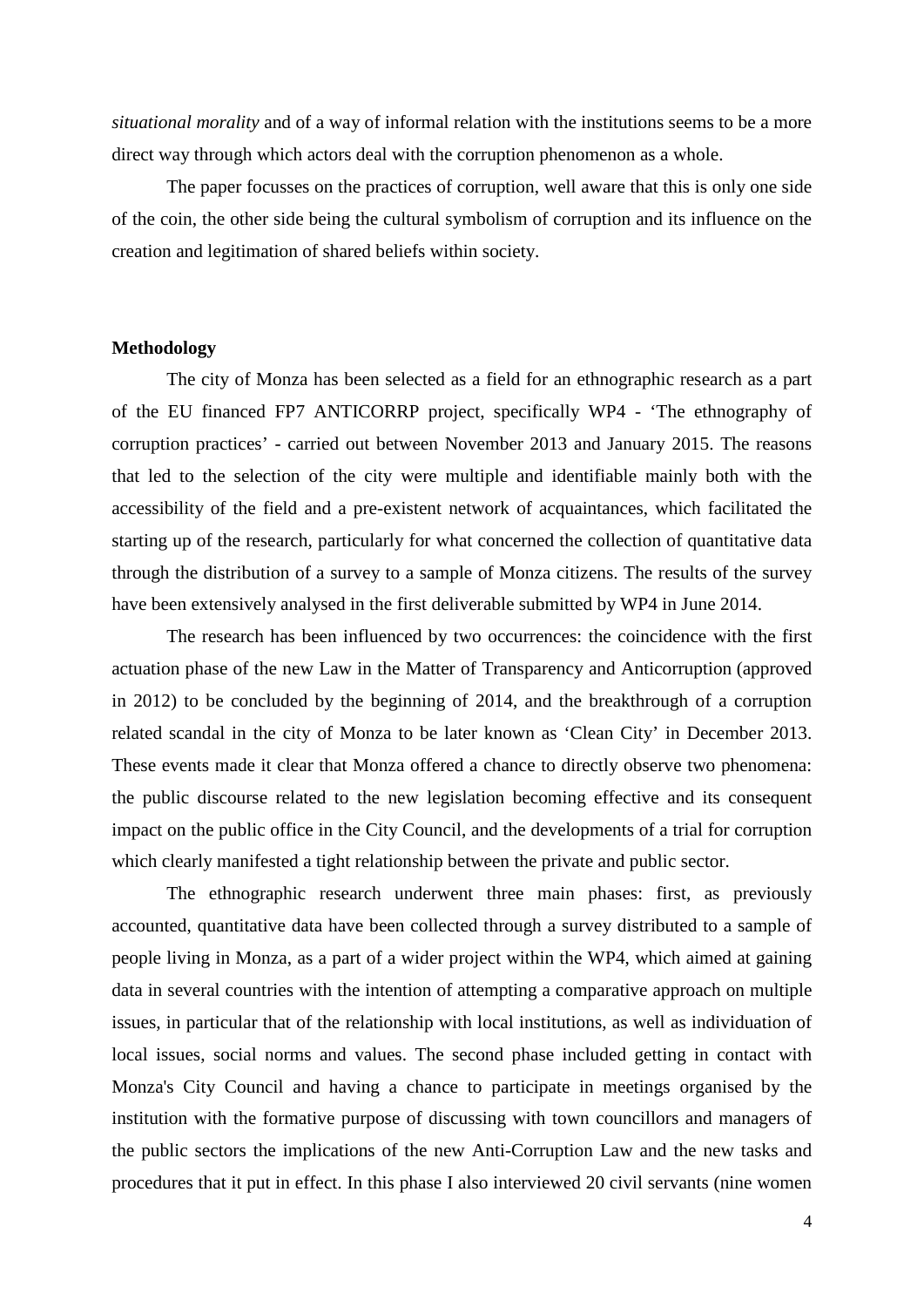and 11 men) working for Monza's City Council at various levels and in different sectors, as well as lawyers, entrepreneurs, journalists, trainers and other professionals engaged in the fight against corruption. The third phase was mainly constituted by an in-depth research on corruption related media coverage, particularly on newspapers, but also TV-shows and social media, with the intent of finding peculiarities in the role of information in understanding and identifying instances of corruption, as well as with the purpose of analysing how corruption is addressed in the public discourse and in everyday life.

#### **Is Monza a 'Clean City'?**

Monza is the district capital of the province of Monza e della Brianza, situated in Lombardy, just about 15 km away from Milan, and had a population of about 123,500 inhabitants in 2014. It is the most important economic, industrial and administrative centre of the Brianza area, supporting a textile and furniture industry, featuring small to medium enterprises with few relevant exceptions, which typically are family-run businesses, where co-owners (and often workers as well) are linked by family ties, either by blood or marriage (Ghezzi in Smart, Smart eds., 2005, p. 101). Its province is also commonly considered to be one of the wealthiest in Italy as it has the highest yearly income pro-capita<sup>[1](#page-4-0)</sup>. It features a large number of immigrants, both from other Italian regions (mainly from the south) and from abroad. Foreign immigrants, mainly from Romania, Egypt, Peru and Ecuador, are about 1/10 of the entire population.<sup>[2](#page-4-1)</sup>

The peculiar characteristics of the regional economy and the consequent entrepreneurial structure that originated in Brianza at least since the end of the Second World War, was defined by Ghezzi as *entrepreneurial familism* (Ghezzi, 2007, pp. 182-183), where the signification of family ties and their relevance to economic business are both the cause and effect of the current socio-economical context. The kind of familism postulated by Ghezzi, in fact, doesn't refer to the existence of harmonious relationships within family members aimed at cooperation and at the organisation of production, but rather to the creation of cohesive groups of kin with the 'father/entrepreneur' in an apical position, from which he can exercise a strict control over his employees/family members thanks to his undisputed authority.

**.** 

<span id="page-4-0"></span> $<sup>1</sup>$  Il Cittadino, 7th September 2012</sup>

<span id="page-4-1"></span><sup>2</sup> http://www.comune.monza.it/export/sites/default/portale/DOCUMENTI/viveremonza/dati\_statistici/STRANIE RI\_2013.pdf 19/11/2014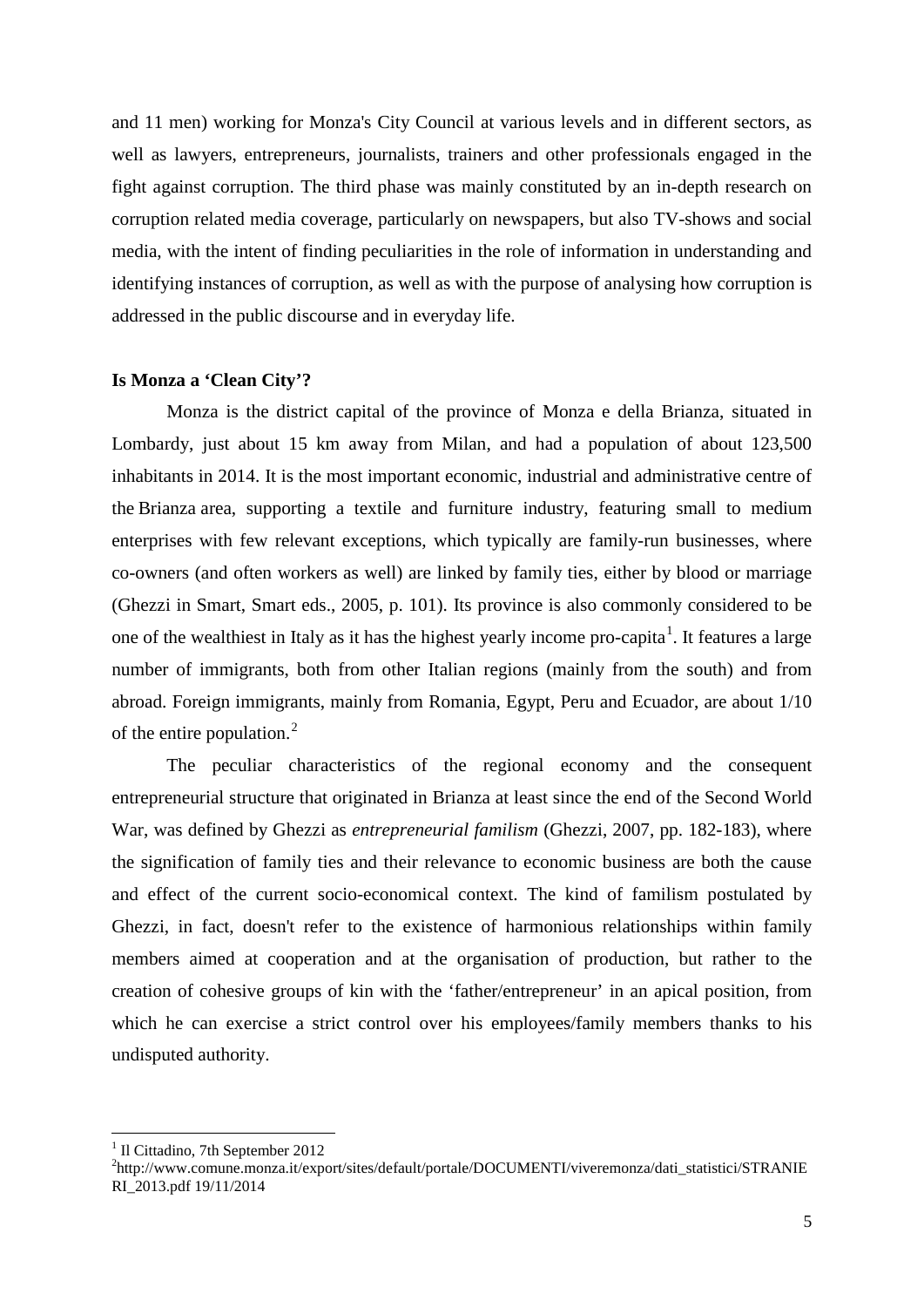Among the many family-run businesses existing in Monza and in the Brianza region, there is the company Sangalli & C., leader of the waste collection sector not only locally, but also in other Italian regions, employing more than 1000 people. The company, in line with the typical entrepreneurial structure of the Brianza area, is currently managed by the three children of 'patriarch' Giancarlo Sangalli (de facto still very active in the company management, although now in his 80s), a self-made man who as a young man left his job as a worker of a oil refinery and invested all his savings importing from Great Britain a machine which looked like a barrel and was pulled by a horse, with which he entered the drainage industry, building a real business empire over the decades.<sup>[3](#page-5-0)</sup>

Sangalli & C. later specialised in many fields linked to waste collection and disposal, obtaining contracts mainly in Lombardy, but lately expanding to other Italian regions as well as abroad. Among all the won tenders, particularly interesting for our case are those relative to the waste collection in Monza between the years 2009 and 2018, and to the routine maintenance of the municipal cemetery of Monza. Both cases show peculiarities if we consider the way the whole process, from the creation of the call for tender to its conclusion, was carried out, and how the various entrepreneurs, politicians and civil servants involved interacted within a corruptive system.

In December 2013 local and national newspapers reported that as a consequence of the 'Clean City' investigations, the owners of the private company Sangalli & C. were accused of having paid a maxi bribe quantified in more than 1 million  $\epsilon$  divided among politicians and public officials of the City Council of Monza, managing to steer the work of the Environment Committee and the nominees of the members of the jury for the call for tender for waste collection in the same city. Moreover, Sangalli & C. would have bribed the two heads of their competitor in that occasion to ensure that they would withdraw their participation to the call, leaving Sangalli  $\& C$ . to be the only contender. Furthermore there was the contract for the maintenance of the municipal cemetery of Monza (awarded in 2010, the value of 3.5 million  $\oplus$  that Sangalli & C. has been granted through a joint enterprise. In this case under investigation was also a surveyor in charge of controlling the regularity of the contract, which would instead omit the control and would not have reported breaches in exchange for money. Sangalli & C., as a consequence of the same investigation, has also been accused of corruption related crimes in other municipalities, in order to win tenders and

 $\overline{\phantom{a}}$ 

<span id="page-5-0"></span><sup>3</sup> http://www.ilgiorno.it/monza/cronaca/2013/12/13/995999-Tangenti-Concas-Sangalli.shtml, accessed 17/11/2014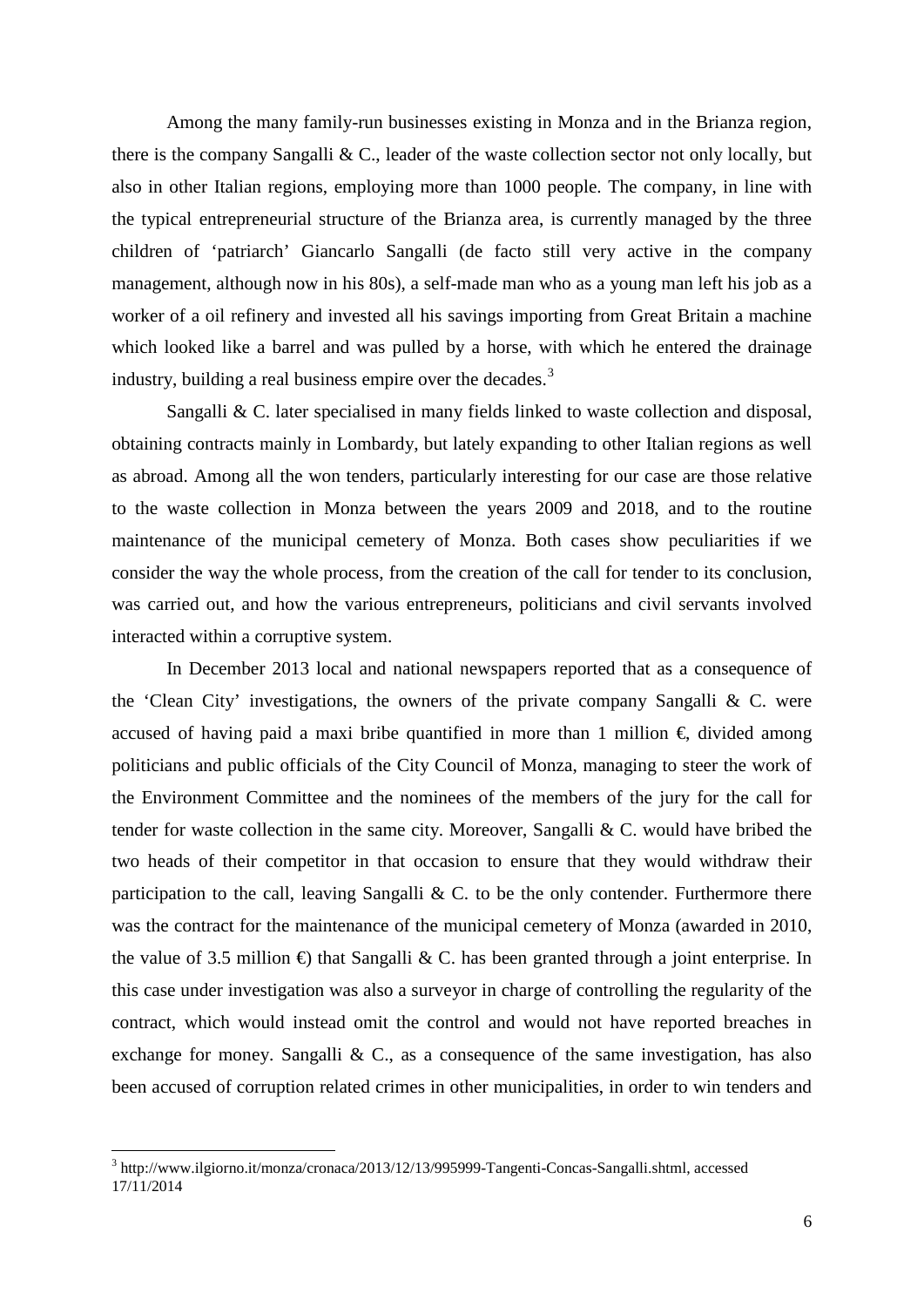to kick off competitors with the help of local politicians and other entrepreneurs, with the aim of creating a sort of oligopolistic agreement among similar business companies.

A total of 26 people have been arrested and 41 were put under investigation for crimes linked to what has been later called the 'Sistema Sangalli'<sup>[4](#page-6-0)</sup>, where the 80 year old owner of the company was considered to be the epicentre of a well run corruptive system which involved both the public and the private sector.

Investigations have produced many evidences, mostly through phone and environmental tapping, on how corruption was put into practice within the public/private sector intersection, which were avidly reported by local and national newspapers in the first days following the breaking news.

With the help of the order of the investigating judge (Tribunale di Monza, rg nr 4392/12, rg gip 10102/13), it is possible to reconstruct the events which led to the arrests and how the corruptive system was supposedly running.

In February 2009 the manager of the Environment sector of Monza City Council (later charged for corruption) preliminarily approved a call for tender of a total estimated value of 128,700,000  $\epsilon$  relative to waste disposal in the city of Monza within the years 2009 and 2018, which was definitely approved about a month later by the General Secretary of Monza, in the form of a restricted procedure.

By the deadline only three companies had applied: Sangalli & C., AMSA spa. and a third one later excluded due to the lack of necessary requisites. The first two companies were then invited to apply for the second selection phase and to present their offer. By July 2009 the company Sangalli  $& C$ . had presented their quotation (1.10% lower than the estimated value), while AMSA spa. had given up on the tender and pulled back from the call. Just some days after the deadline, the commission charged with evaluating the offers agreed to accept the proposal presented by the only company which participated with the call - Sangalli &  $C$ . and the contract was finally signed by September 2009. This procedure was actually contrary to the protocol, as according to the legislation tenders of such values can't be assigned when only one company is participating, to avoid potentially illegal procedures. (Ibidem, p. 53) The problem would have been solved with a special declaration of intent written by a bribed employee of the City Council prior to the deadline, with which it would have been was announced that the administration would have proceeded also in case that only one company

<span id="page-6-0"></span><sup>4</sup> 'Sangalli system'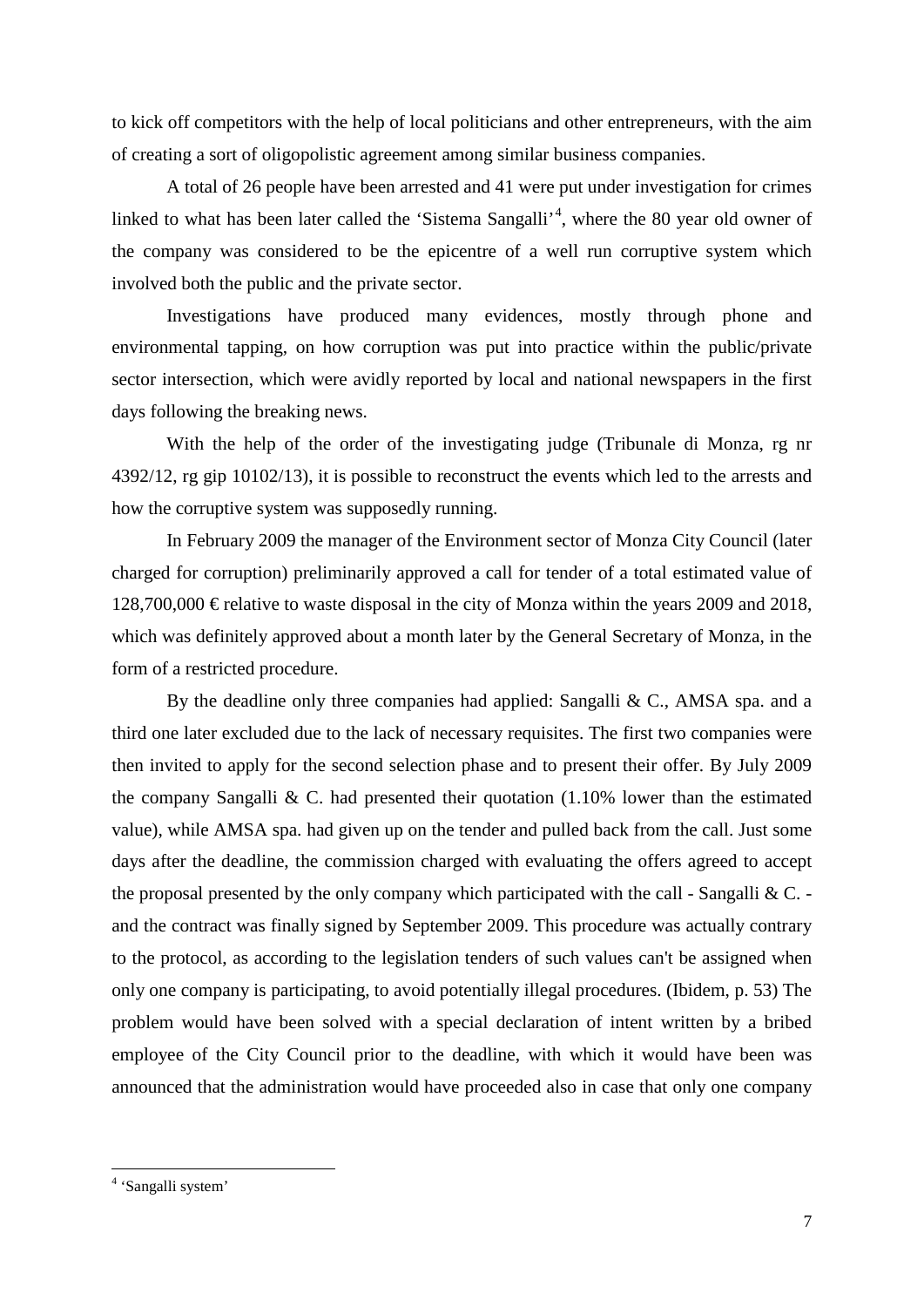participated, as an extraordinary measure to avoid the Municipality from having to repeat the whole procedure and leaving the waste disposal service uncovered.

Investigations have proven that six people had been bribed with kickbacks and other utilities in order for Sangalli & C. to be able to win the tender by being left with no competitors. Two of these six people were employees of the City Council of Monza which had been asked to be part of the evaluating commission; two were external consultants in the same commission, and the remaining two were the manager and the councilor of the environment sector, who would have influenced the nominations to create a group of conniving functionaries. Moreover, evidences also showed that two managers of the company AMSA spa., the other competitor, had been bribed with a kickback of about 1.5 million  $\epsilon$  to make them withdraw from the call and avoid presenting a proposal. Through wire-taps the investigators have even been able to record the exact moment when the kickbacks were exchanged, as it was possible to record the moments when the members of the Sangalli family were recounting the value of bribes and their 'beneficiaries'.

At the time of writing, about one year after the scandal breakthrough, most of the trials are all still running and will be concluded in January 2015. Nevertheless, despite all the collected evidences, almost the totality of the defendants have applied for plea bargain and will most likely get a suspended sentence, in accordance with the Italian judgement law<sup>[5](#page-7-0)</sup>, although they have confessed being involved in the corruptive system reported above.

#### **What lies in the shadow of the law?**

In the year 2012 a new Law in the Matter of Transparency and Anti-Corruption was approved by the Italian Parliament. Until then, as Substitute Public Prosecutor of Monza Walter Mapelli maintains, the main structure of the Italian penal code on corruption dated back to 1930, and had been only slightly revised in 1990, before Tangentopoli. From the mid 90s on, one could observe an increase of measures that actually seemed to facilitate illegal practices, rather than regulate the licit ones, like the decriminalisation of misconducts such as office abuse and accounting fraud, the approval of an unclear legislation in terms of conflict of interest and the shortening of the statute of limitations period. The situation caused a lot of uncertainty for two main reasons: first, the confusion about the roles of public officers and the private sector makes it difficult to recognise who is bribing who (i.e. members of the city council who are also firms of construction companies involved in call for tenders in the same

<span id="page-7-0"></span><sup>5</sup> Il Cittadino MB, 9th July 2014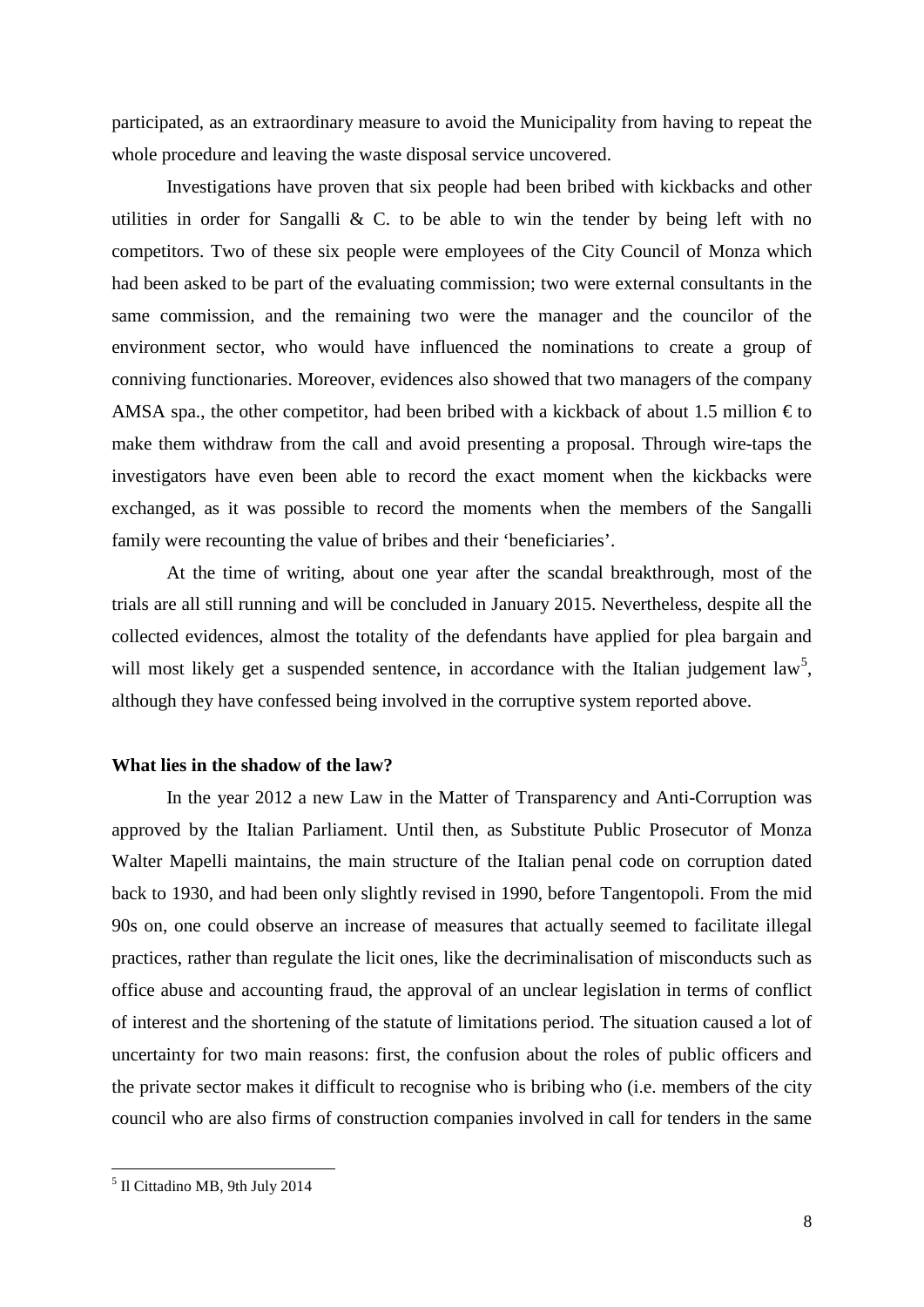municipality); second, the inadequacy of norms about what is to be considered a means of corruption makes it hard to determine whether a 'utility' is to be considered as a gift, as a kickback or as a means of potentially corruptive exchanges. The ever evolving corruption practices are even harder to be individuated and consequently prosecuted, when the penal code still considers corruption as the 'direct exchange of money or other utility' between the corrupter and corruptee. As we will see in the following paragraph, kickbacks can be hidden behind many other forms of interaction between the public and private sectors, which although they are not recognised by the law as potentially risky (Mapelli, 2012, pp. 27-28), is a situation that often has led to an indulgent and self-absolutory attitude towards scandals by the people involved (Vannucci, 2012, p. 183).

The so-called Law in the Matter of Transparency and Anti-Corruption (n. 190) approved in 2012 represents a first attempt at changing such a perspective, by trying to introduce a new vision of how corruption works and how it should be contrasted, starting from the assumption that the phenomenon has become somewhat of a 'pathology' of the public office (Conz and Levita, 2012, p. 4).

First of all, the law stresses the importance of transparency, accountability and responsibility as the three main tools to defeat corruption, starting from the assumption that prevention, rather than repression, is more easily achieved. Therefore the law aims at contrasting corruption through preventive actions in terms of ethics and performance and at fostering a culture of 'integrity' and 'legality'. In doing so it individuates the single citizen as potentially active in the anti-corruption discourse, once again through transparency, since the accessibility to former sensitive information could have a positive influx on the agency possibilities of a multiplicity of actors.

What is most peculiar is that the law sets the goal of reaching prevention through the intervention on the moral integrity of public officials, on ethical conduct codes (which should have a *practical* and *performative role*), on responsibilisation in the public administration, towards an integrated strategy: penal/administrative/preventive/repressive (Ibidem, p. 6). According to the law commentators, the text stresses the need to spread a culture of legality and of ethics, which would make corruption to be perceived as a reprehensible phenomenon, and corrupters to be seen as subjects that have betrayed the trust given to civil servants, and therefore deserve social stigma (Ibidem, p. 23).

It could be maintained that the law makes an interesting turn in the way the public office is perceived: if citizens' distrust in the state originates in the fact that corruption practices seem to be widespread and not adequately prosecuted (Italy ranked at #69 in TI's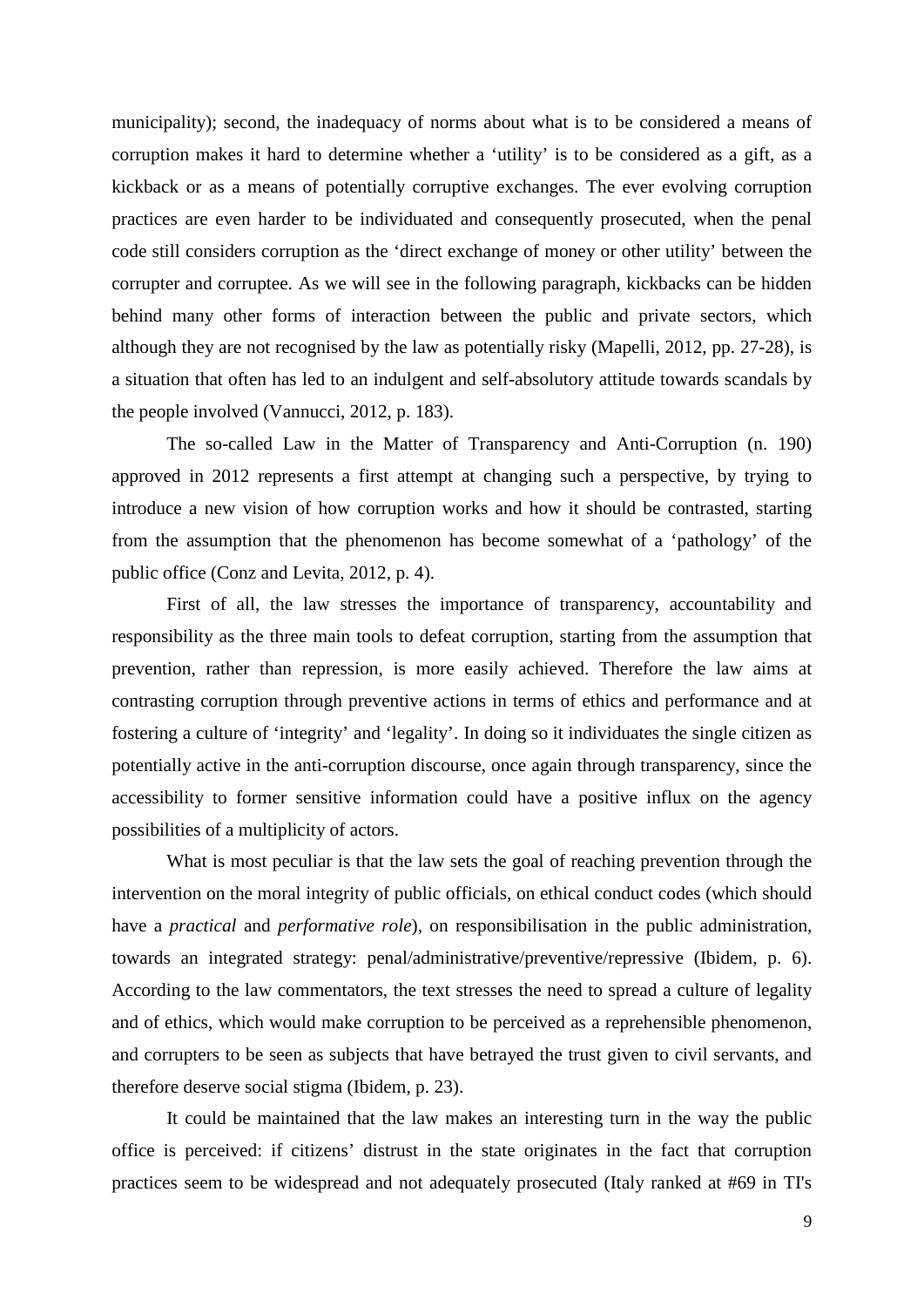corruption perception index in both years of  $2012$  and  $2013^6$  $2013^6$ ), then the State needs to conform its practices to the citizens' expectations of legality through transparency, responsibility and accountability.

In the analysis that Mapelli made during a conference held at Monza City Council<sup>[7](#page-9-1)</sup>, it was made relevant how for the first time the law text focalises its attention on the importance of prevention. Focusing on the transparency of all the processes, of the charges and of the powers would function as retention factor, on the basis of the assumption that the public officer is somehow by definition corruptible given the held office,. For what concerns the focus on the importance of the performative role of ethics and moral values, it is important to note that the public officer is not considered to be corruptible because he is lacking values, but because he became unaccustomed with putting them into practice, due to *environmental* factors postulated by ex Judge Antonio Di Pietro, a point that I will address in the next paragraphs.

Since corruption is the result of a secret pact between the public and private, aimed at achieving a personal advantage to the detriment of the community, transparency seems to be the only solution. Transparency should make documents and acts accessible by everyone, while its opposite, secrecy, always constitutes a breaking line between inclusion and exclusion from the access to certain sensible information. The fact that secrecy in the public office could be a fosterer for corruption is not new to the political debate, if we consider that for example ex California governor Earl Warren addressed the issue already in 1974 in a commentary to the Watergate corruption scandal, where he stated that

when secrecy surrounds government and the activities of public servants, corruption has a breeding place. Secrecy prevents the citizenry from inspecting its government through the news media. The minimum amount of secrecy needed for the proper operation of government should be fixed by law, and no secrecy beyond that point should be countenanced. (Warren, 1974, p. 550)

Moreover, according to Warren, 'it would be difficult to find a more efficient ally of corruption than secrecy. Corruption is never flaunted to the world' and therefore 'we have the right to compel our public officers to keep the avenues of information open so the public can know and evaluate the character of their work from day to day' (Ibidem). In the same years, politologist Carl J. Friedrich compared secrecy to corruption and treason, for secrecy is a way to manipulate not only reality, but also the general politics as well as administrative processes. Therefore secrecy is considered by the author to be a paradox of democracy, for it

 $\overline{\phantom{a}}$ 

<span id="page-9-0"></span><sup>6</sup> http://www.transparency.org/cpi2014/results, accessed 15/12/2014

<span id="page-9-1"></span><sup>7</sup> Monza City Council, 25/01/2014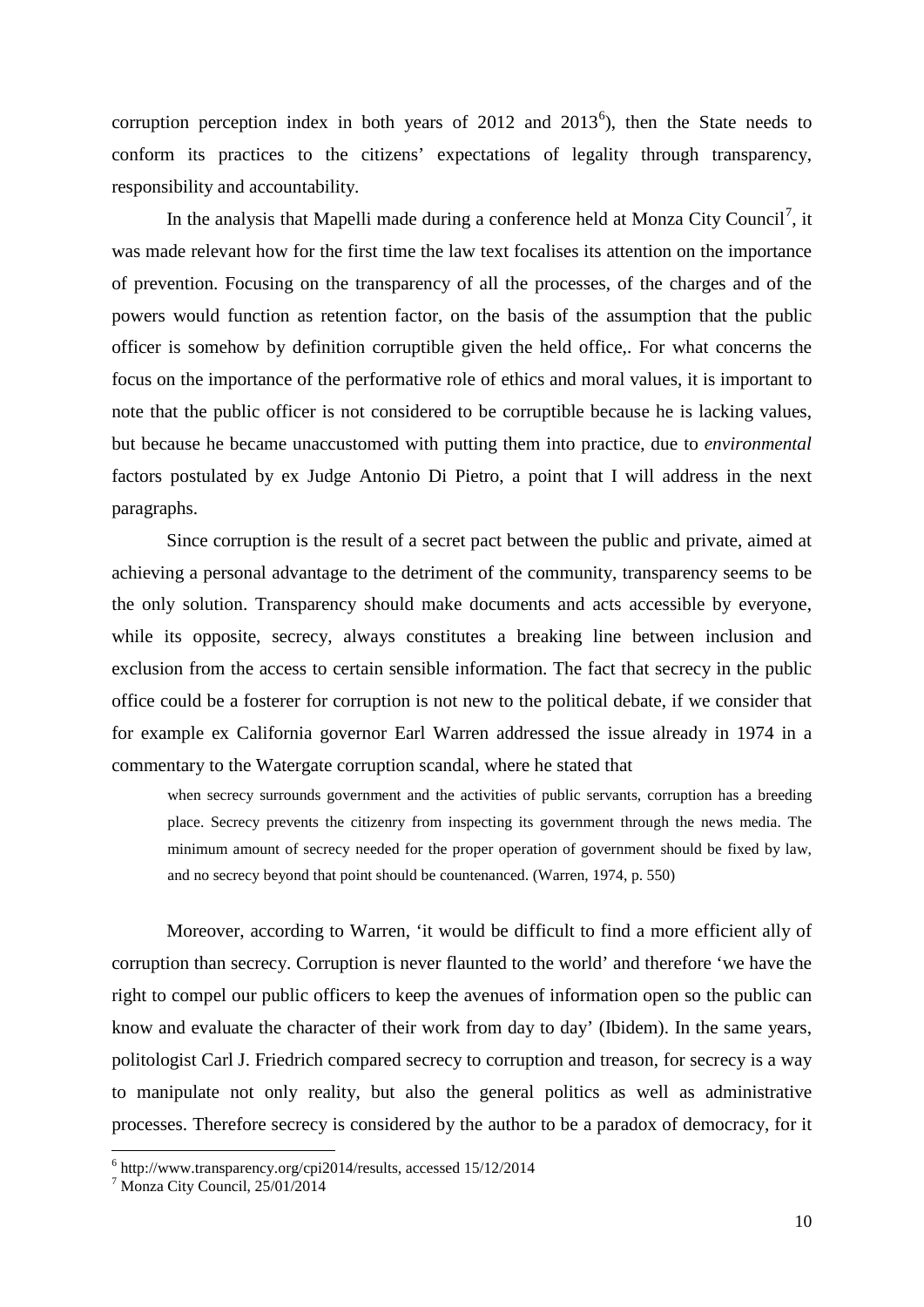is to some extent necessary to achieve certain results, but is also a means of threat for society as a whole (Friedrich, 1972, p. 176ff).

In a very similar perspective the new Anti-Corruption Law sets itself four important goals: first, the adoption by every administration of 'transparency plans', that is, periodic reports on their activity, risk factors and measures to be adopted; second, the introduction of a system of protection and rewards for whistleblowers: people who denounce illegal activities; third, the implementation of conduct and integrity codes and of transparency; last, the promotion of a culture of legality in the public office and in the public administration (Conz and Levita, 2012, p. 19).

As a consequence of the introduction of these new measures and of recent scandals it was vital to understand how employees of the City Council in Monza do perceive corruption practices and the consequent anti-corruption discourse, with all its above mentioned implications.

First of all, out of the 19 employees of Monza City Council I interviewed, only two of them claimed to know the content of the new law, and they were the two sector managers, the figures mainly involved with the effects of its application and responsible for the production of documents regarding transparency for their own sector. Most of the other employees reported they had heard there was a new law, they even remembered having seen some internal dispatches about it, but they didn't feel involved enough to take their time and acquire a deeper knowledge on the matter, which was somehow striking with the fact that the Law itself sets an accent on the responsibility and the active participation of public officials and civil servants.

The law didn't seem to have affected the working routine in the matter of procedures as of the time they had been interviewed (June 2014), but nevertheless employees felt that 'transparency' would soon translate into more paperwork: 'when the law changes by force the work increases and there are many more acts... the problem is that salaries are always the same and the staff is always less... people are made of flesh and blood, you know?' (Woman, interviewed on 16/06/2014). One of the concerns linked to this aspect was that once one has to invest energies in producing more documents for the sake of transparency, the level of attention towards certain elements could get lower due to the less time available for every procedure, that is to say that too much information could actually lead to an increase of *opacity*. Some informants also maintained that transparency might not be so effective as desired, simply because most citizens would not have the technical competences to really understand the content of all the documentation that a public office produces.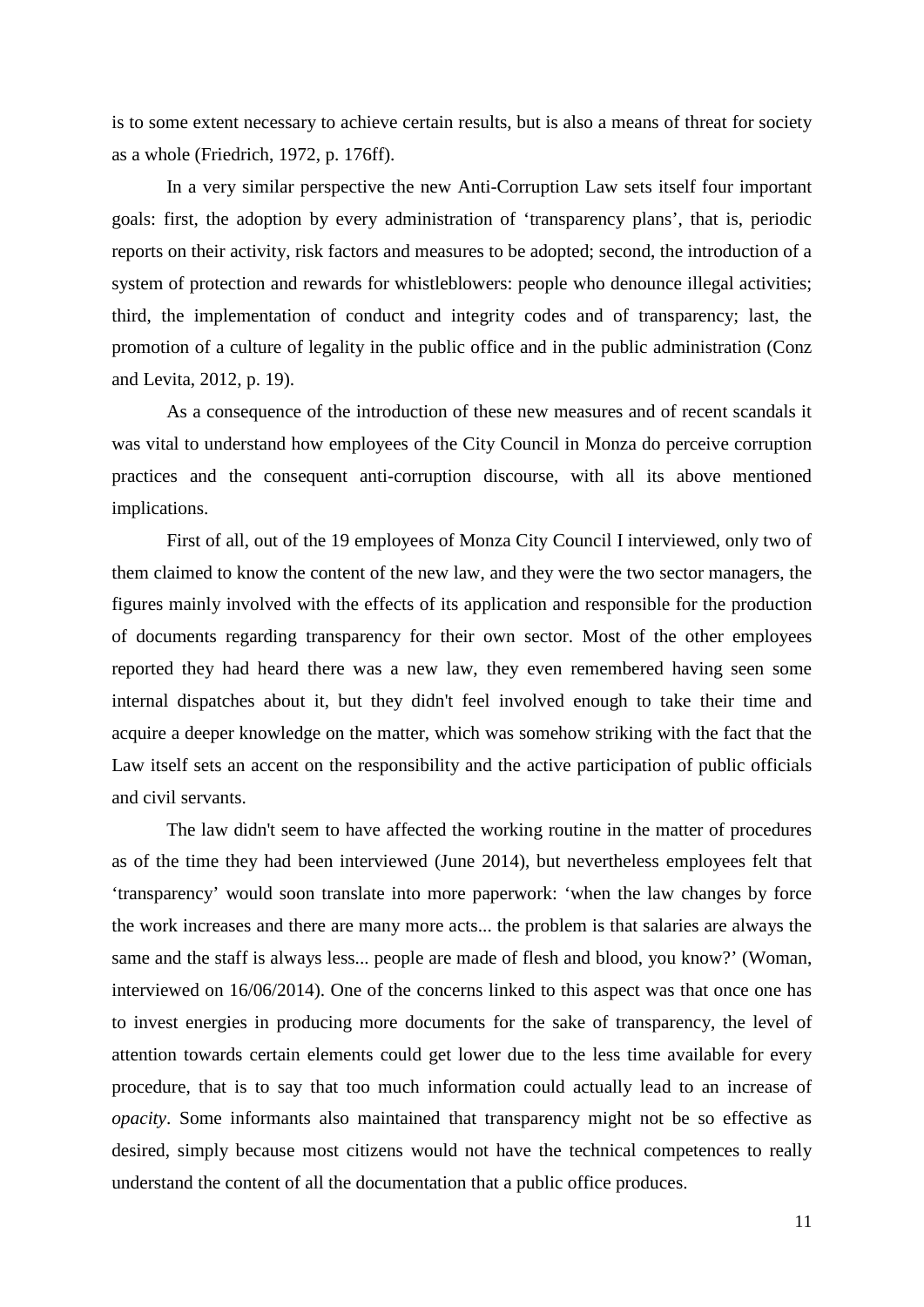Consequently, it was important to understand how the interviewed civil servants perceived another one of the significant elements contained in the text of the law: the stress on ethics and moral values and their relationship with the legislation. According to Italo Pardo in regard to the Italian case study:

[...] attention needs to be drawn on a growing ambiguity to the official definition of what constitutes (morally and legally) illegitimate behaviour in public life. This ambiguity about the role of public institutions and the people who staff them, has fed on a blurring of the dividing line between legitimate and illegitimate behaviour, and that between the legal and the moral. (Pardo [ed], 2012, p. 35)

Most of the informants agreed that ethics/morals (and/or the lack of) are some of the most salient elements which can determine the choice whether to be involved in corruption practices or not: 'you hear so much that maybe you do not even understand anymore the difference between what you can morally do, or rather is it not appropriate to do, as they all do it, really... you can't save anyone, but those who are employees or politicians... because there is always an employee who knew in the end, these things would not be possible without their connivance' (woman, interviewed on 16/06/2014), and more, 'the person must have principles and one must know whether what one does is right or wrong' (man, interviewed on 20/06/2014).

Most corrupt actions are violations of rules and procedures. Ideas of what is (not) legitimate are socially constructed. The inadequacy or complicated nature of rules form the ground for moral legitimating and practical justification of corrupt actions (Pardo, 2004, p. 6), a fact implied by another civil servant, who commented that 'many citizens who are also employees of the public sector, either due to ignorance or indifference, do not know what they are doing... sometimes you do things wrong because you do not know what's the right and legit way' (man, interviewed on 20/06/2014).

What is legal is not always regarded as moral and legitimate, nor what is illegal as immoral and illegitimate, therefore we need to take into account the gradations of individual positions between ideal extremes in everyday life (Pardo, 2004, pp. 5-6). In this regard, Alberto Vannucci and Donatella della Porta speak of *situational morality*, a kind of moral that serves as self-legitimation for corruption and is a consequence of a process of socialisation to corruption practices, which I will address in the next paragraph. According to the authors, the tendency to engage in corruption or not is influenced by the environment in which one operates, therefore the expectation of others behaving as corrupt works as a selffulfilling prophecy that generates more corruption (della Porta and Vannucci, 2007, p. 49). In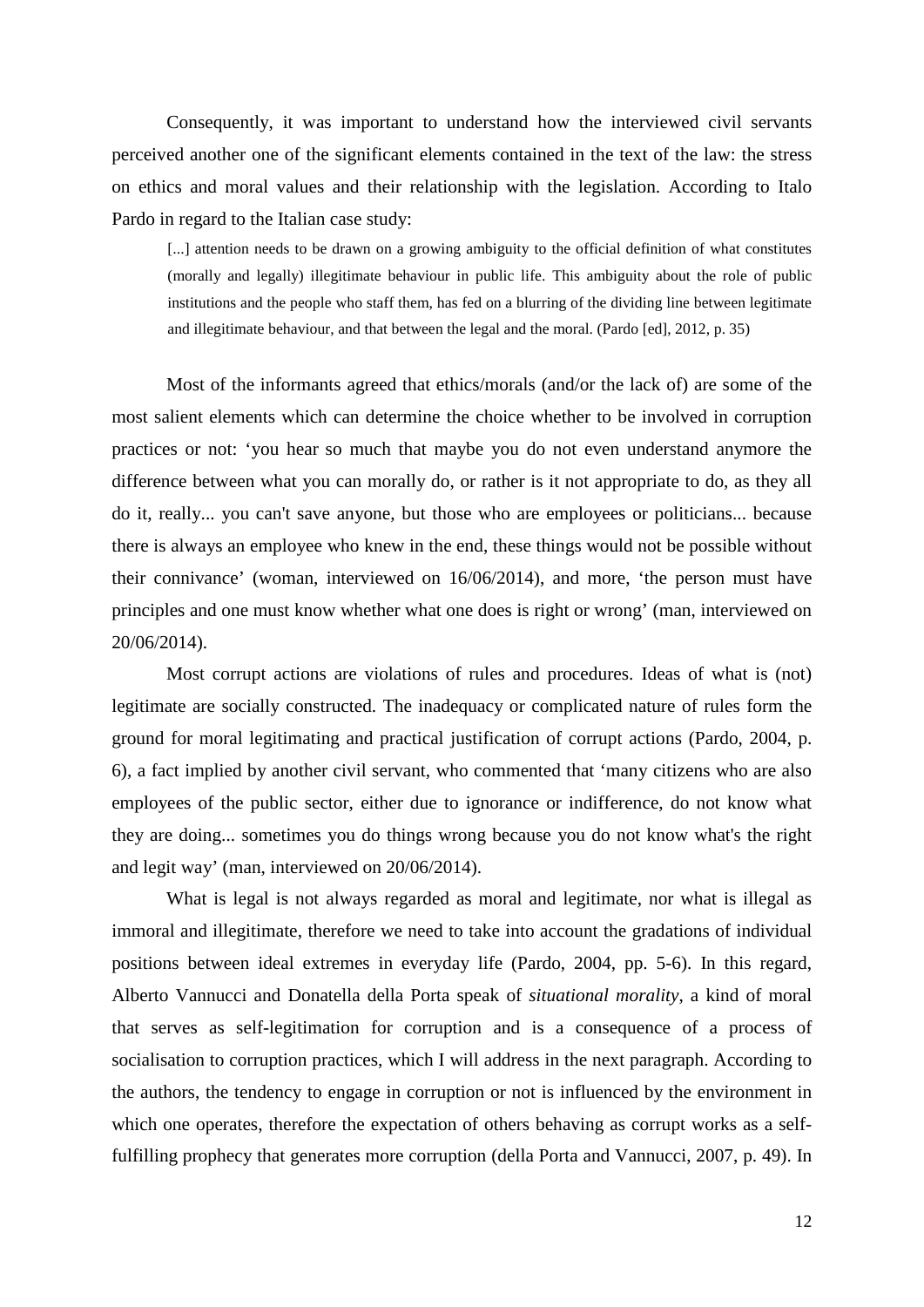such a situation, that is if corruption is thought of as a pervasive phenomenon, the moral costs of conforming to a set of shared values, either positive or not, are reduced (Ibidem, p. 56). Such an attitude is not only affecting the attitudes of power groups and causing grand corruption, but also has a great influence on petty corruption and the way in which the citizens relate to the State, and on behaviours which do not necessarily take place outside the law. The figure below shows, with the help of the semiotic square as a representing tool, the practices individuated by my informants and how they perceived them in relation to the categories of 'legal vs illegal' and 'crime/corruption vs not crime/corruption'.

**Figure 1 Categorisation of common practices as described by the interviewed employees of Monza City Council**

|                                                                  |  | <b>Legal</b>                                                                                                                   |                                                                                        |                |
|------------------------------------------------------------------|--|--------------------------------------------------------------------------------------------------------------------------------|----------------------------------------------------------------------------------------|----------------|
| Prevention<br>Trasparency<br>Whistleblowing<br>Civic enforcement |  |                                                                                                                                | Depenalization<br>of office abuse<br>Variations on<br>calls for tenders<br>Tax evasion |                |
| <b>Not Crime/</b>                                                |  | complemetary                                                                                                                   | contradictory                                                                          | <b>Crime</b>   |
| <b>Corruption</b>                                                |  | contraddictory                                                                                                                 | complemetary                                                                           | <b>Corrupt</b> |
| Personal networks<br><b>Informal Practices</b><br>"Gift-giving"  |  | ion<br>clientelism/nepotis<br>m<br>kickbacks/bribes<br>"concussione"<br>(extortion by public)<br>officials)<br>accepting gifts |                                                                                        |                |

# **Illegal**

For instance, when questioned about potentially illegal practices in everyday life, my informants generally agreed with them being immoral and inacceptable, though they individuated some of them as being 'not too detrimental', i.e. using informal contacts to access health services: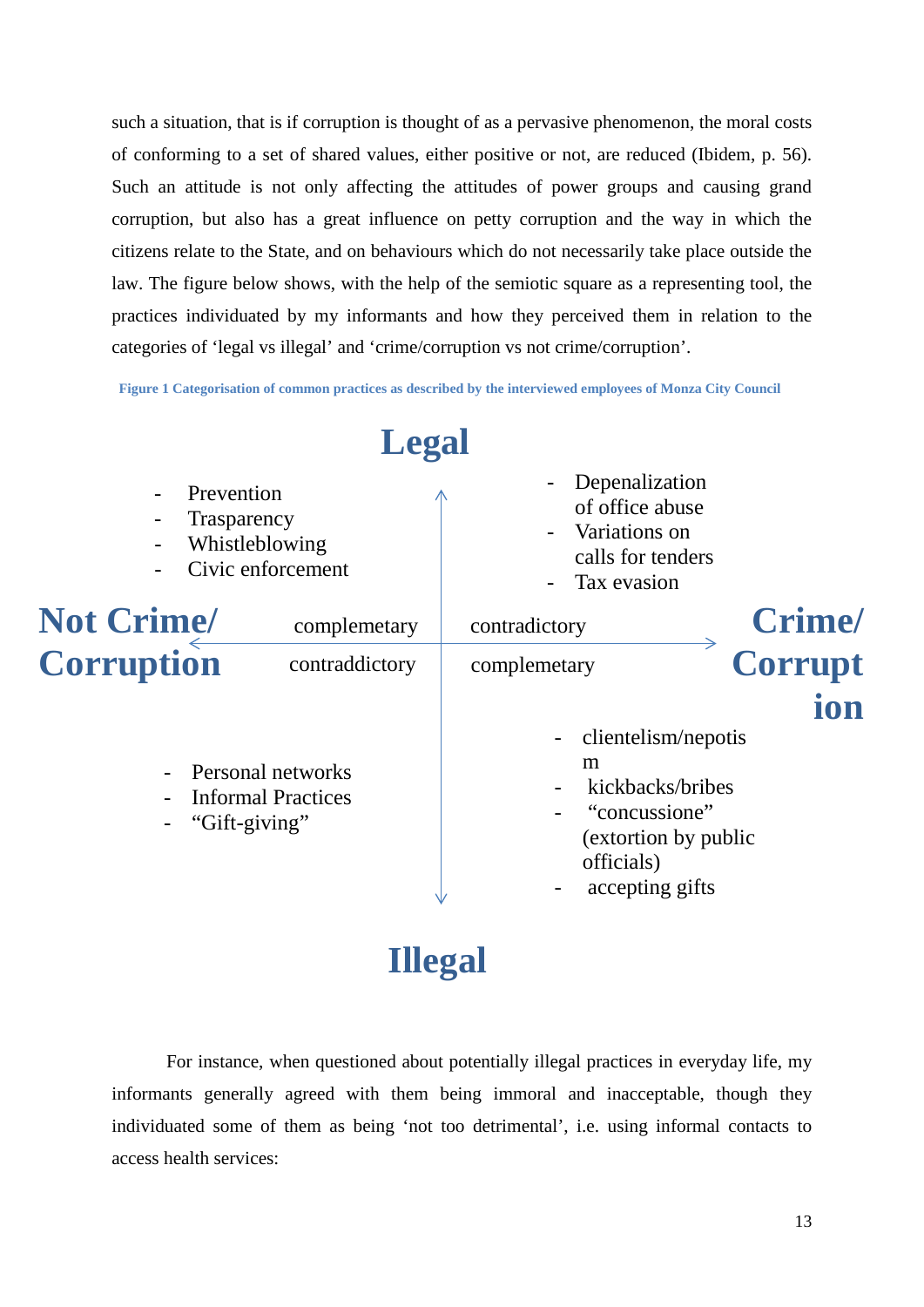I once needed an urgent CT scan, thank goodness I knew that person and I managed to go after a week, because I was sick. Those are just minimal things, but they're now bread and butter in the end. Sometimes people do it just because they cannot access basic services, and you know that going to private doctors is not so simple with the costs and everything, and so I do not even see it as something... I say I need it, and luckily I was able to go. (Woman, interviewed on 16/06/2014)

Moreover, informants generally agreed with informality and corruption being 'wrong', but they were keen to accept certain behaviours within limits: 'Sometimes at Christmas we used to receive a *panettone*<sup>[8](#page-13-0)</sup>, but after Sangalli [the scandal] not anymore. It can happen that you receive a gift or an invitation to dinner. Anyway the code of conduct for employees of the municipality rightly puts a limit because it can create complicity' (man, interviewed on 16/06/2014).

These are just two examples, and yet it can be seen how situational morality is a contingent and movable concept that positions itself within an ideal continuum between what is totally immoral and inacceptable, and what is morally legit and acceptable. Where the actor sets himself and his actions in this continuum depends on the situation, which can constantly be renegotiated upon need to overcome the ambiguity of the interaction with the State. In this sense Pardo speaks of the *heterogeneity of morality*: 'the culture of corruption and abuses of power, and the representation of their practice, may be subjected to nuanced, and changing, moral evaluation' (Pardo, 2004, p. 7).

On the other hand, the fact that the importance of morality needs to find legitimation in the text of a law was to some extent surprising to many: 'I think it's a defeat. If a law needs to stress such things [moral issues] it means we reached the bottom' (woman, interviewed on 16/06/2014). The intrinsic ambivalence of such a discourse has been noted by most of my interlocutors as well: 'I believe more in morals and ethics, than in laws. If the law is complex, there are many shadow areas which people with bad intentions can use to hide their illegal business' (man, interviewed on 20/06/2014), but also 'since we have no conscience, we need to have rules that scare us, that make it clear that we are going to be punished' (man, interviewed on 16/06/2014).

 $\overline{\phantom{a}}$ 

<span id="page-13-0"></span><sup>&</sup>lt;sup>8</sup> A type of sweet bread loaf originally from Milan, usually prepared and enjoyed for Christmas and New Year, making it a typical gift among acquaintances.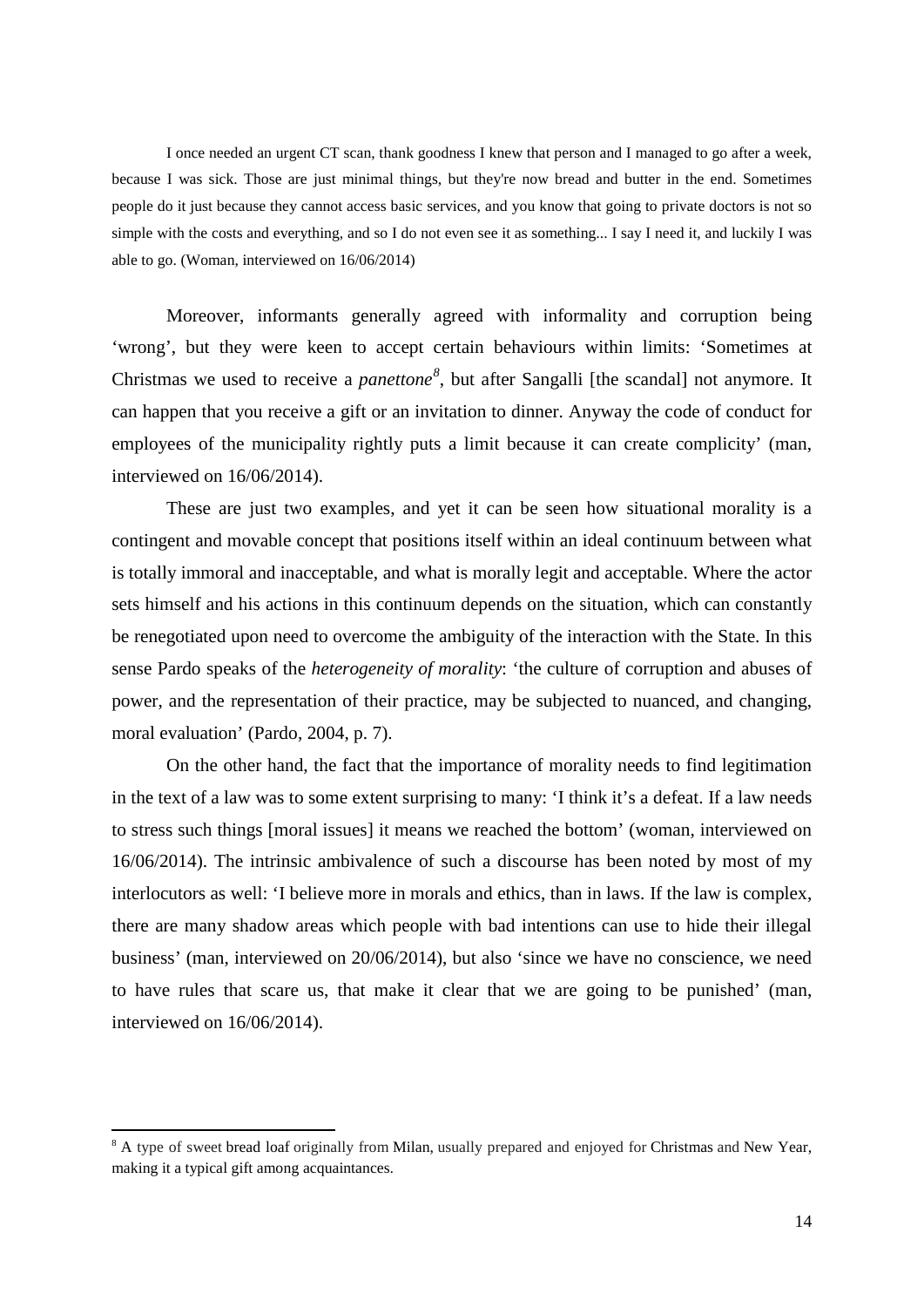These two sets of attitudes arose also during a focus group held at Monza City Council (25/09/2014), where civil servants had been asked what they thought of the relationship between laws and morals:

Woman 1: There are even too many laws, even regarding anti-corruption, in fact we have an endless legislation, that is maybe it's even too much legislation, because sometimes you risk to block procedures for quibbles which are only formal and not substantial, here... this happens. Secondly, more than the law, as they have legislated so much, it would take just an attempt to give more... shall we say, to instil a bit more civic sense in people, but already when they are young, in my opinion [...]

Woman 2: The respect of public things, which we don't have any more [...]

Woman 1: Exactly, respect for public things

Woman 2: There is no more respect for public things, since they belong to everyone, then well... let's destroy them. [...] I think, however, it's because they believe they are smart. How to say, if the others can do it, why can't I do it too? I give it a try. They do not think about the consequences, they're not interested in the image, ethics, morals, they're not interested in anything, so they try. They say ok, they all steal, so why can't I do that too? (Focus Group, 25/09/2014)

Is the lack of values and moral issues, together with the belief that corruption is widespread and therefore to some extent acceptable, enough to understand why people would engage in corruption practices at all? What sets the border between right and wrong attitudes in the public office and how do we overcome discretion? Does the above mentioned 'environmental factor' justify the choice of being a corrupter/corruptee instead of obeying the law?

I do believe that these three questions address three topics which are vital to the understanding of how corruption works.

If the new Law approved in 2012 stresses the importance of transparency, accountability and responsibility, it is also true that, as Vannucci maintains, we can observe a general feeling of impunity, self-indulgence and self-absolution at all levels, but especially among politicians and public officers (Vannucci, 2012, p. 121), that originates mainly in the fact that from the 1990s to 2012 not much has been done, from a legal point of view, to assure that people found guilty of corruption are rightly prosecuted. The shared idea is that in Italy one needs to cohabit with corruption, since it has become endemic (Ibidem, p. 123), a feeling that has been confirmed by many of my informants, who have often been telling me that 'corruption always existed, and will always exist' (i.e. man, interviewed on 16/06/2014).

Another element which emerged from the focus group excerpt is the role played by the conception of what is 'public good'. Rothstein and Torsello, in a paper recently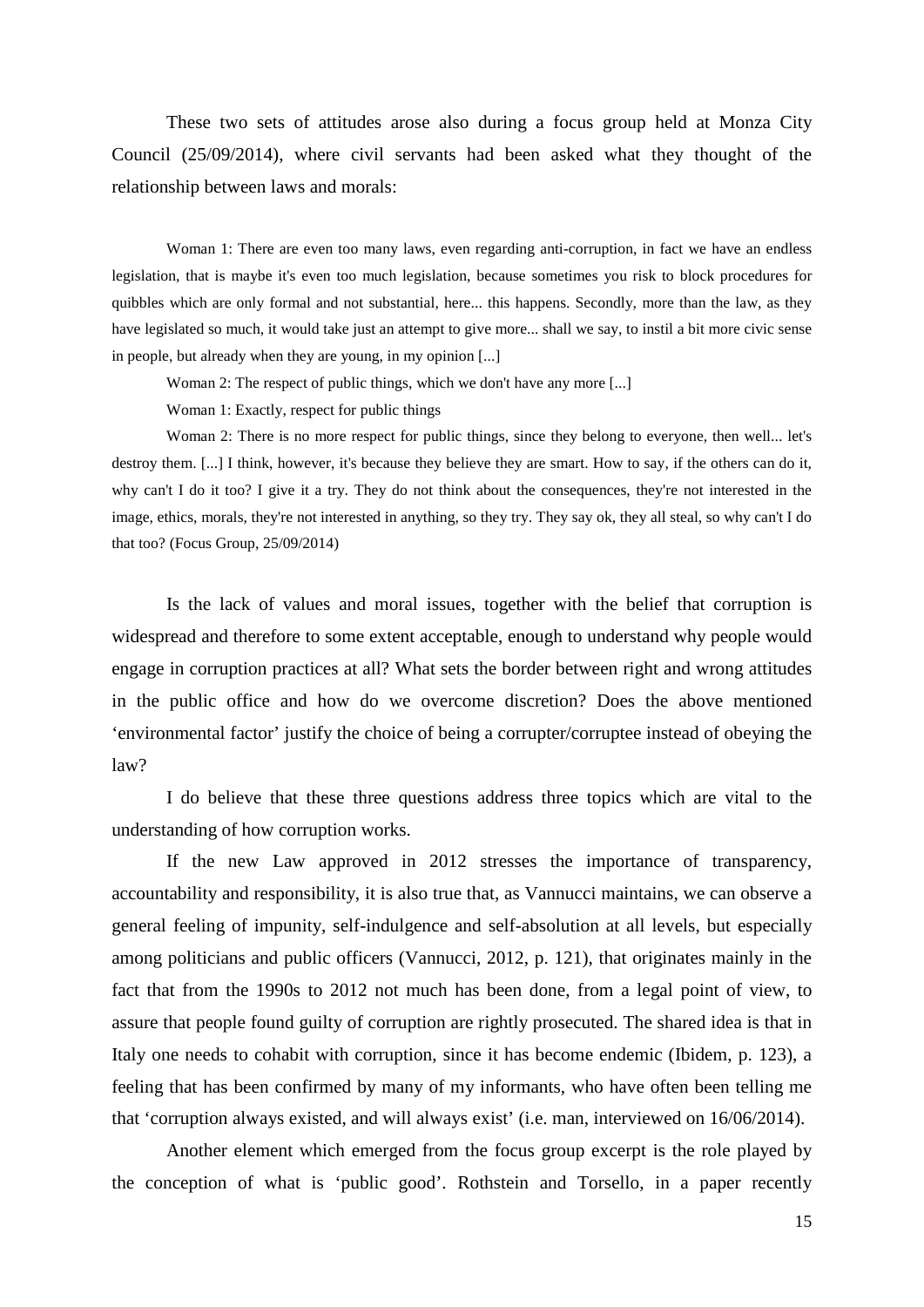published, analysed bribery in preindustrial societies in an attempt to individuate whether different approaches to the dichotomy of public vs private do actually influence the ways in which corruption is conceived and enacted (Rothstein and Torsello, 2014). According to the authors, 'differences in what is understood as corruption lie in the variation of what counts as (and is the extension of) public good in cultures, and variation in whether it is morally wrong to turn a public good into a private good' (Ibidem, p. 265).

The common understanding of what is a public good varies from society to society, yet as we can see from the focus group, it is often referred to as something that 'belongs to everyone'. Starting from this assumption, we could maintain that if something belongs to everyone, every actor in a society could feel entitled to dispose over its usage on the basis of the fact that they feel like they own a part of it, even if of infinitesimal size.

Andrea Ferrarini, philosopher and member of ANCI Lombardia (an association that reunites the Municipalities of the Lombardy region), in an interview<sup>[9](#page-15-0)</sup>, when confronted on the matter of the relationship between the public office and the public good, maintained an interesting point, stating that since the public administration manages collective interests, its action range includes goods that belong to everyone and to no one at the same time. Considering public goods as no one's goods would help in overcoming the problem of corruption in the sense that no one would feel entitled to one's share of what belongs to the collectivity.

On the other hand Rothstein and Torsello claim that

The very nature of a good being 'public' is that it is to be managed and distributed according to a principle that is very different from that of private goods. The public goods principle implies that the good in question should not be distributed according to the private wishes of those who are given the responsibility of managing them. When this principle for the management and distribution of public goods is broken by those entrusted with the responsibility for handling public goods, the ones who are victimized consider this malpractice or corruption. (Ibidem, p. 279)

The importance of an ethical relationship with the public good emerged also from my interviews: 'I have through the years maintained the perception that my job and the administration I work for are not only mine, but a common good, so the idea of damaging it would hurt me, in the sense that I'd feel like I am hurting myself' (man interviewed on 16/06/2014).

<span id="page-15-0"></span> $9$  Interview, 07/04/2014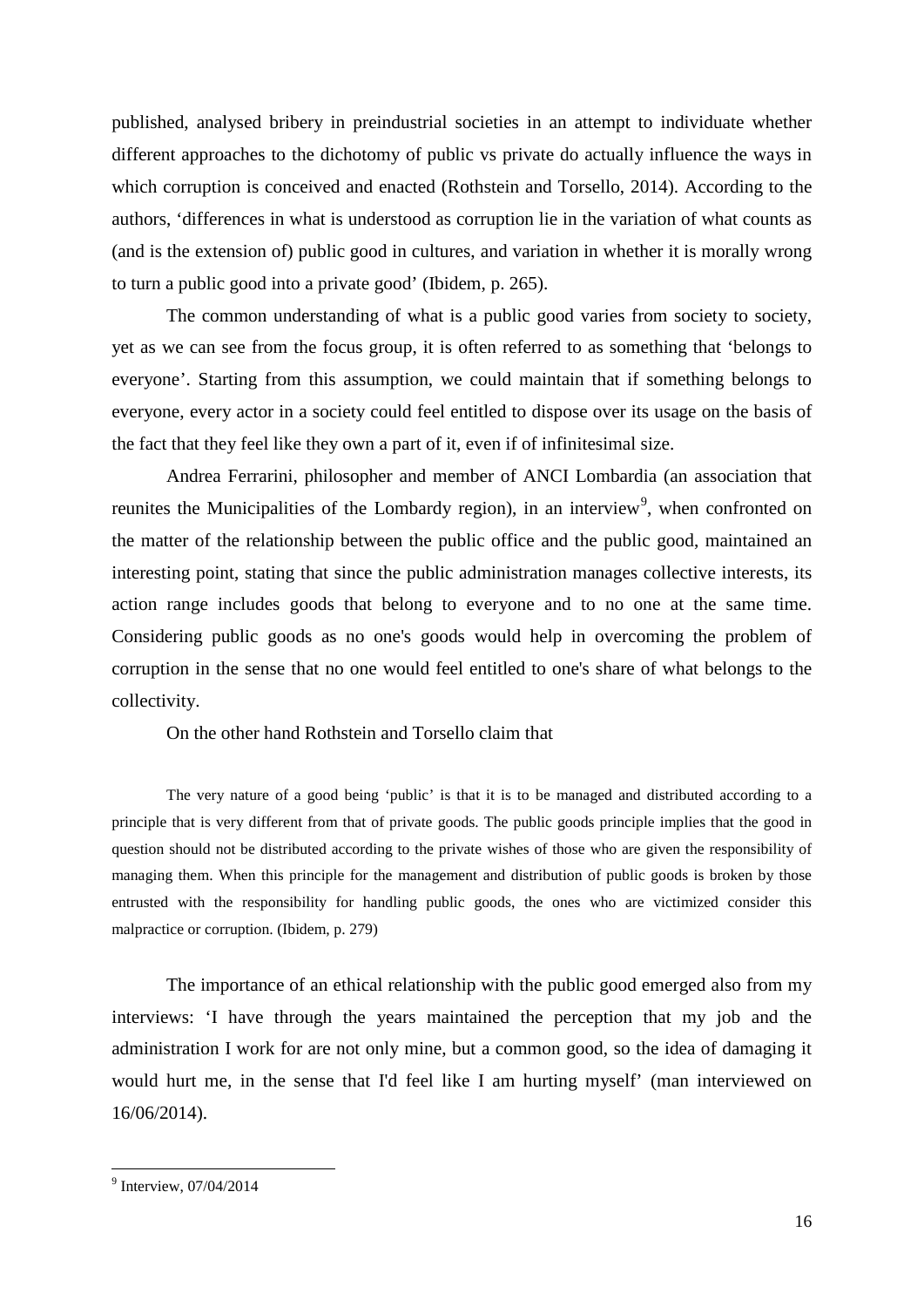#### **The public-private sector intersection: institutional informality and its rituals**

The public-private sector intersection has often been the field in which most corruption practices have been put into play, and the Italian history of corruption related scandals from the 90s on clearly remarks how the relationships between the public and private provide a fertile field for corruption to develop.

The most famous example is surely that of the Mani Pulite ('Clean Hands') investigations and the consequent Tangentopoli ('Bribesville') scandal, which refers to the period 1992-1996, during which as a consequence of the investigations led by the so called 'Mani Pulite judges pool', the political establishment suffered multiple, reiterated 'attacks' by the Magistrature. Corruption appeared to be so widespread that in the four year lapse most of the deputies of the Italian Parliament got more or less involved  $-$  both as suspects and/or as witnesses – as well as Ministers, Senators, former Prime Ministers and managers of the public and private sectors.

According to a study published by the newspaper *Corriere della Sera* in 2012<sup>[10](#page-16-0)</sup>, a total of 2565 people have been accused of being involved in Tangentopoli, whether because of corruption, extortion, fiscal fraud, illicit political parties financing and abuse of public office. As of the year 2000 only 1408 prosecuted judgements have resulted in a sentence, while over 500 cases have fallen into the statute of the limitations' time period. The Italian jurisdiction, in opposition to other countries, begins the statute of limitations when the crime has supposedly been committed, and not when it has been discovered. As a consequence of that, crimes such as corruption which supposedly require a reiteration of contacts within a long time lapse are for that reason hard to date, to be investigated and therefore prosecuted. Moreover, the long times of the Italian judgement system have made it hard to bring all those procedures running at the same time to a positive end. Consequently, a discrete number of suspects has not been judged at all and has often been reintegrated in the same working positions.

Tangentopoli is considered to have been a widespread corruptive system, with its brokers, its rules and its rituals, which involved every area of the economy where public and private sectors met. As an example, political parties used to lot boards of direction in public enterprises, so that their emissaries could influence calls for tender, and by doing so create advantages for certain private enterprises, which would later illegally finance those same

<span id="page-16-0"></span><sup>&</sup>lt;sup>10</sup> http://www.corriere.it/cronache/speciali/2012/mani-pulite/, accessed 29th Sept. 2013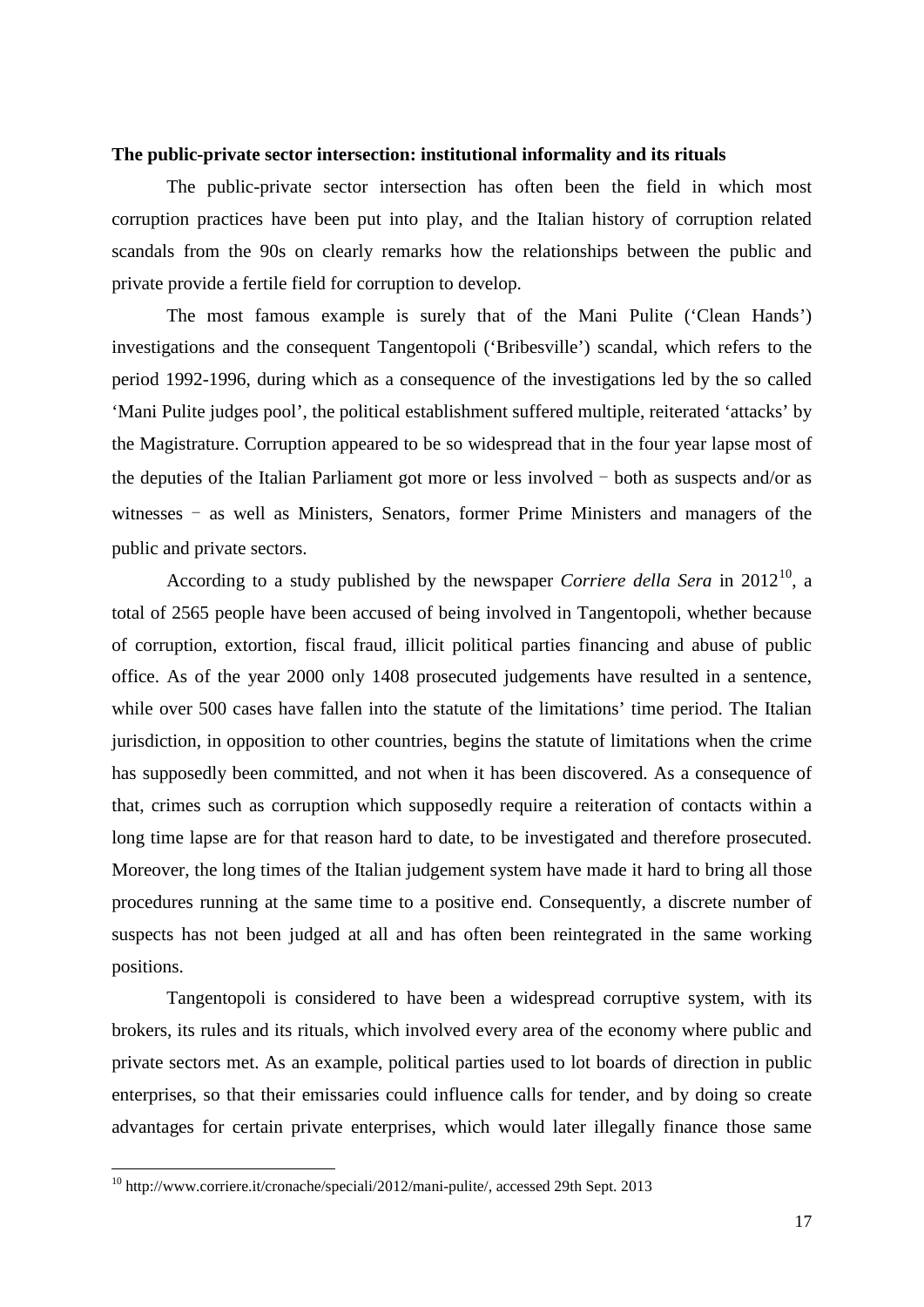political parties as a 'thank you' (Barbacetto, Gomez and Travaglio, 2012, p. 19). The system was so pervasive and so often run, that for anyone working in the business it was a matter of common understanding knowing how much should be paid to whom to obtain a certain benefit.

Two were the goals of entering such a system: economic gain and power. While the first is easy to understand and to figure, the second goal is more complex to analyse, more subtle and somehow a consequence of the first: the access to power through the ability of obtaining kickbacks and the possibility to redistribute the money to other people in power places. To use two examples dear to the anthropological perspective, the ideal corruptor during Tangentopoli was similar to a cross between a broker and a Big Man: someone able to build relationships with people in key positions and to have access to a great money flow, which would help him maintain those relationships on the basis of reciprocity and redistribution.

This particular configuration made the ex magistrate Antonio di Pietro coin the definition of kickback as *dazione ambientale* (somehow translatable as dation<sup>[11](#page-17-0)</sup> made necessary by the very same environmental situation), meaning that actually Tangentopoli went far beyond the bare exchange of kickbacks, and rather created an automatic, self perpetrating system of regulation between the public and the private sectors, which shaped an environment in its own right. In such an organisation, it becomes hard to say whether it is the politician corrupting the manager or the other way around, but once the process has started, none of the two has interest in interrupting it, both for economic and judiciary reasons. The Italian law, in fact, recognises both the corruptor and the corruptee as guilty, with the result that - as in the Prisoner's Dilemma - none of the two would find it convenient to report the other, but they'd rather cooperate against the Law.

The shameless corruption events made public by the Mani Pulite pool were probably influenced by an excess of confidence derived by widespread practices. Everyone seemed to conform to a form of interaction between public and private sectors, which had become the normality. Corruption had become a customary practice, commonly accepted and reiterated.

Now, 25 years have passed since Tangentopoli, which at the time was considered to be a point of no return after which everything would have changed, and yet nowadays it is still possible to observe similar events occurring. Sistema Sesto, MOSE, Expo Milano 2015 and Mafia Capitale, just to name a few, are all scandals which appeared in the press between

<span id="page-17-0"></span> $11$  intended as 'giving something without any liberality'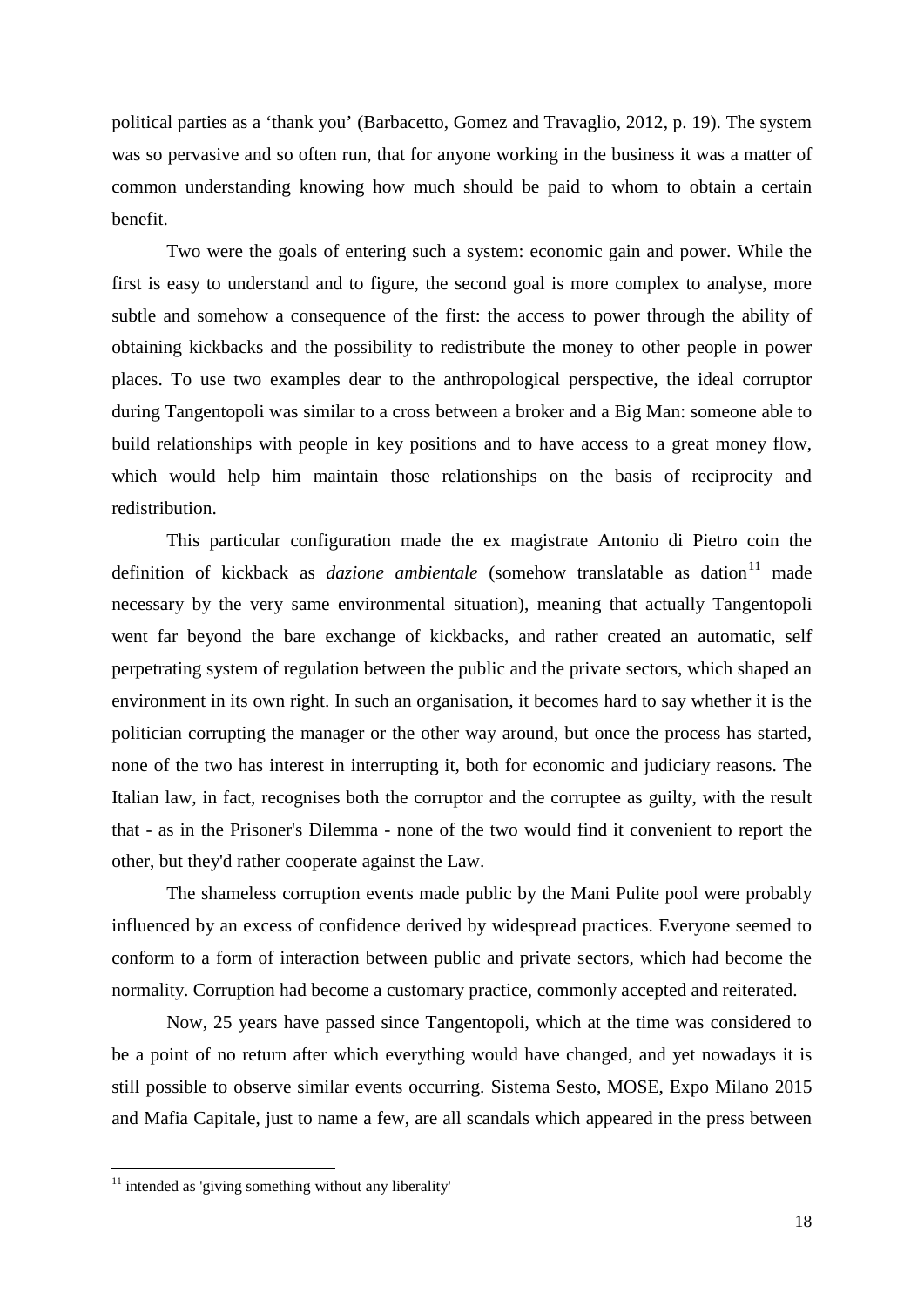2011 and 2014, and which involved businessmen, politicians and employees of the public sector at all levels for a total estimated damage of billions of euros. Every 'system' seemed to work according to its own rules and roles, which were known and accepted by all actors and supported by what De Sardan called the *corruption complex:* 'a number of illicit practices, technically distinct from corruption, that share with corruption their association with the state and contradict the official ethics of 'public property' or 'public service' and offer the possibility of illegal enrichment' (De Sardan, 199, p. 26).

The Sangalli scandal shows some similarities with Tangentopoli, especially in regard to the rituality of corruption practices, which is one of the core aspects of how corruption is actually made possible, but also to the strict relationship between business people and politicians. The reiteration of illicit exchanges (money and other utilities) is set to bring down the risks and create a routine which is both the result of previous interactions, and the starting point of any future transaction. Vannucci, in this sense, maintains that the bigger corruption 'networks' become, the more they need regulation, and therefore informal governance structures are necessary to discipline and make actions and intentions predictable. Moreover, according to the author, when such illicit activities start following strict criteria and clear conduct codes, the risk perception and the importance of *ethic discomfort* tend to become weaker (Vannucci, 2012, pp. 135-136).

For example, for what concerns the involvement of the Sangalli Company, of the surveyor of the municipal cemetery of Monza (public employee) and of the subcontractor for its maintenance, in an exchange of kickbacks aimed at avoiding controls over breaches of contract, the investigators have been able to record through video cameras and microphones the way in which the bribes were handed.

Sangalli Sr. had visited the cemetery with his subcontractor for an inspection. The surveyor waited for them at the entrance with his car and took them for a tour of the structure, during which the envelope containing the agreed amount of money would be exchanged, away from anyone's sight:

In the short journey around the cemetery, Sangalli hands down something: it is reasonable to think that it is the money he had prepared the day before in his office, then he eloquently intimated E. to hide the banknotes: 'put them in your bag before the three of us get arrested [...]'

Then comments about the costs of the kickback followed:

S.G.: With all the budget cuts made by Monti [former Prime Minister], it's better cutting a bit here as well...

M.R.: Cutting a bit here too... eliminating...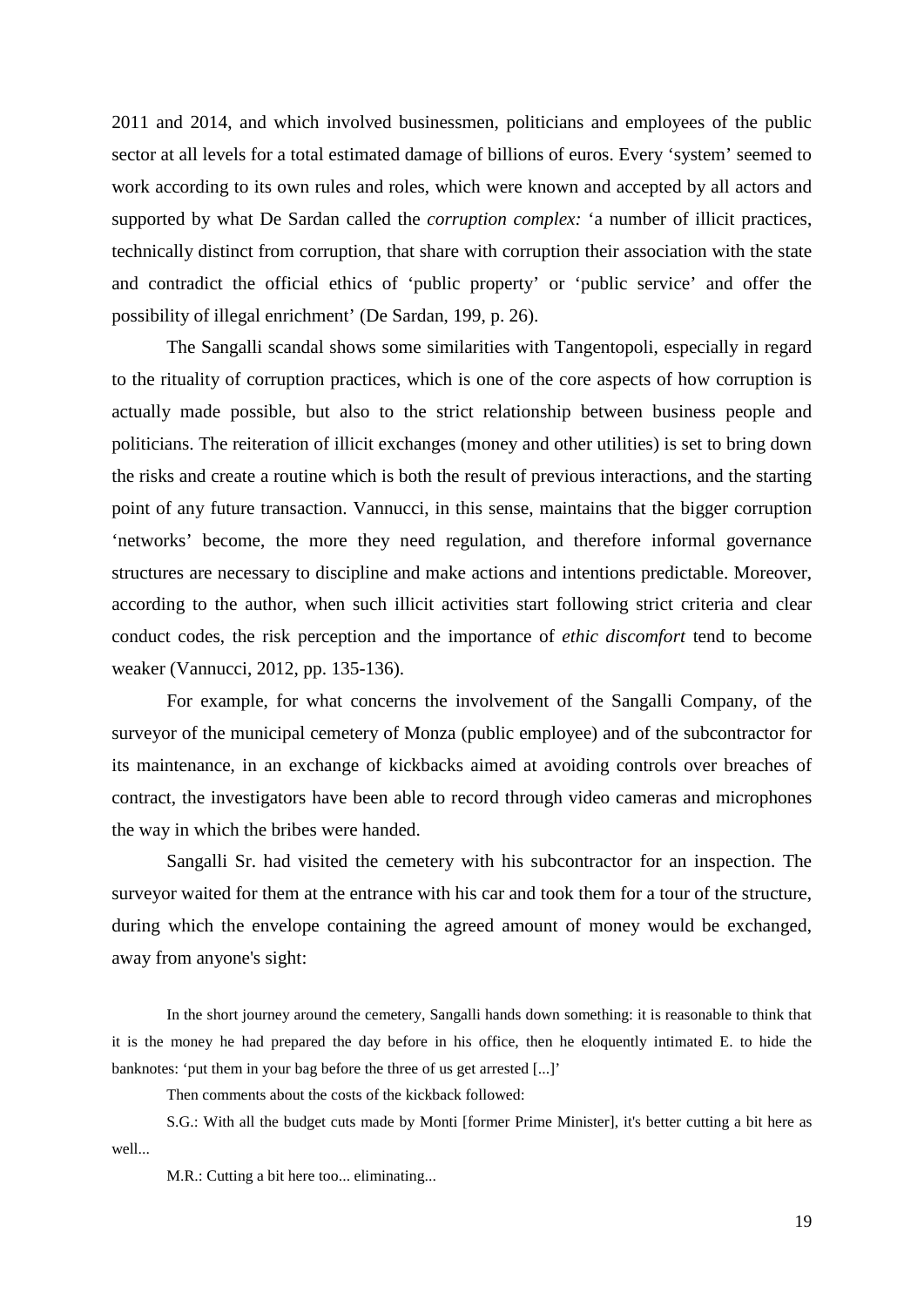S.G.: Yes, but not... you... but I *loaded* you so please give me a hand

E.: Where could you find another one like me... one that cares for you as much as I do care for you. (Tribunale di Monza, rg nr 4392/12, rg gip 10102/13, p. 106) [my emphasis]

The excerpt above demonstrates that corruption requires high levels of informality between actors, which can be extended to high levels of informality between their held positions and furthermore between the institutions and the companies they belong to. We can note how formal and informal levels of interaction between public and private sectors somehow overlap and become hard to tell from each other, constituting what I would call *institutional informality*. Moreover, the example above shows another component of corruption practices: the existences of rules and routines helps developing a specific linguistic code, which allows the actors to understand each other without any need to directly address the issue. 'I loaded you [with money]' wouldn't make much sense if not referred to what had happened right before this sentence was pronounced - the bribe exchange. Alberto Vannucci maintains that the existence of a coded language that describes the illicit exchange of money and other utilities becomes a normalisation factor, which favours reiteration through the dissimulation of the real nature of the exchange (Vannucci, 2012, p. 137). It is also interesting to note that the civil servant brings the conversation about the costs of corruption to a totally different level by implying that it is not a matter of money, but of taking good care of someone else's business as a consequence of 'affection'. This way the bribe exchange loses its illegal connotation, and at the same time Sangalli is implicitly restrained from bargaining, because cutting on the budget could negatively influence the civil servant's 'friendliness'.

In a very similar perspective, according to Mapelli, corruption in the public office is fostered by two elements: first, a large number of mid to low profile civil servants who, thanks to the held office, are in the position of asking for, or accepting, kickbacks. Second, rules and procedures are, at the same time, strict and flexible, since they are norms provided by law, but through the 'goodwill' of public officials, they can turn from insuperable obstacles to high speed lanes (Mapelli, 2012, p. 88).

In another occasion the involved members of the Sangalli family discuss about the manager of the environmental sector implying that she had gotten quite some experience in such corruptive procedures over the years and she had developed her own 'routine':

S.G.: She told me you need to give the 100 thousands directly to me

S.D.: Well, she's been burnt many times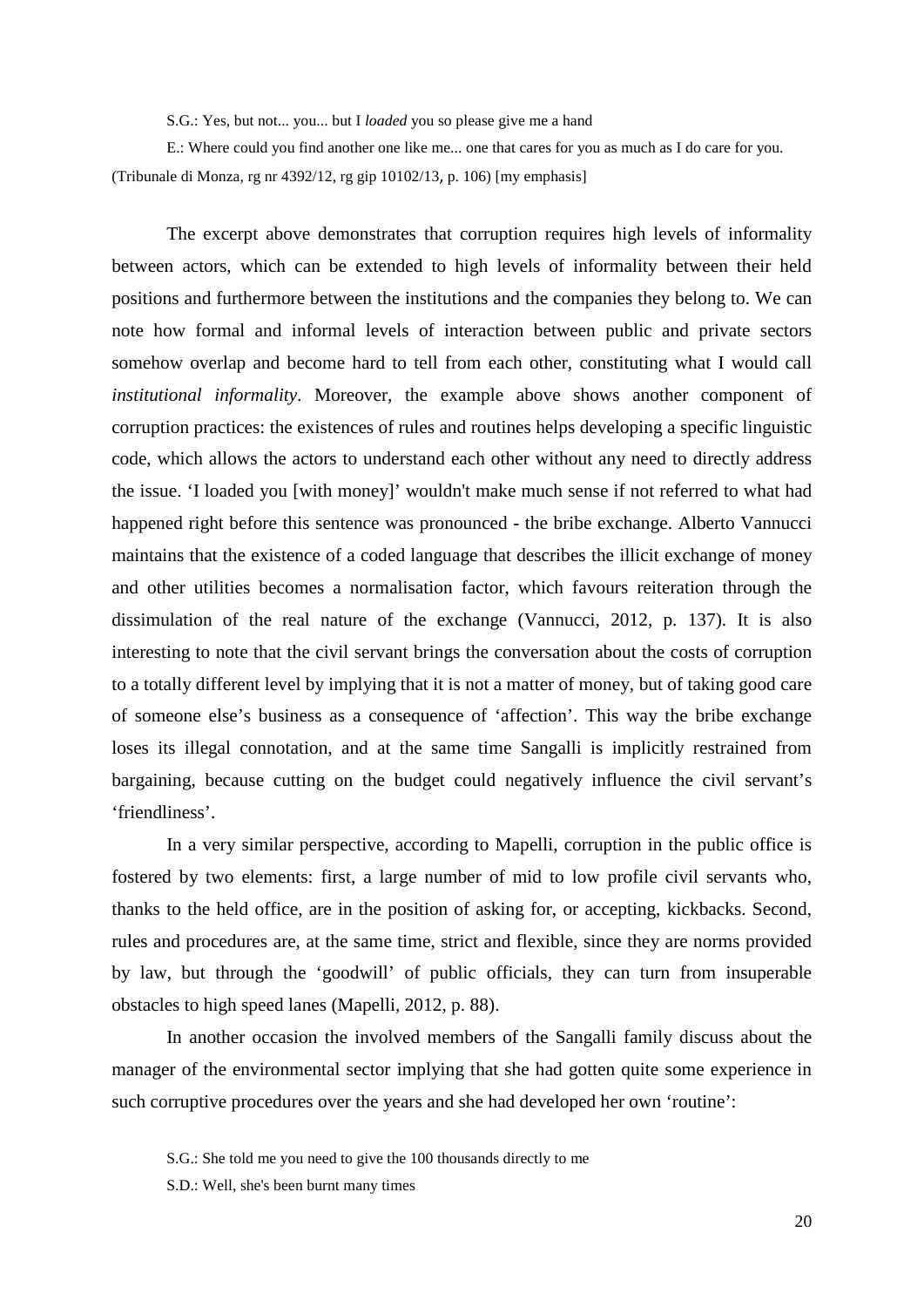S.G.: Yes, she's been burnt many times, you see she is experienced (Tribunale di Monza, rg nr 4392/12, rg gip 10102/13, p. 62)

#### And moreover:

- S.D.: I was just telling him, [...] although I'm tailed, and although they're tailed... ehm, she asked me...
- S.G.: That's incredible

S.D.: But how will I manage to give it to her?

- S.G.: Damn these people, eh, when they get used to it they can't seem to stop
- S.D.: They don't... but where am I going to give it to her? (Ibidem, p. 63)

According to the evidences they then agreed to exchange the kickback in the restroom of a cinema while the film was playing. These dialogues show how corruption implies the development of a very specific know how, a series of precise social competences and skills which are vital to surviving in a corruptive system (Vannucci, 2012, p. 169). Such acquired competences help the people involved in minimising the potentially dangerous effects of illicit practices, or 'being burnt', as they call it.

In another recorded conversation Sangalli Sr., in reference to the involved councillor, stated: 'He's a criminal... these people here... they're "Jesse James"' (Tribunale di Monza, rg nr 4392/12, rg gip 10102/13, p. 66). Interestingly his interlocutor (one of the potential members of the prospect commission) took the chance and answered, 'G. if in the future you will want to give something to me as well [...] I will be happy' (Ibidem).

This short dialogue excerpt shows two very interesting elements, as individuated by De Sardan (1999). According to the author 'only the practices to which one falls victim or from which one is excluded are denounced as being corrupt' and therefore 'those in which one plays a role oneself never give rise to condemnation' (Ibidem, p. 34). Sangalli Sr., although he himself was being the corrupter, considered the councilor to be a criminal because he was continuously asking for money. Interestingly the member of the commission used the chance to openly ask for his own share, despite the fact that this would make him fall into the 'criminals' category as well. As De Sardan maintains, *corruption is someone else*: 'the real borderline between what is corruption and what is not fluctuates, and depends on the context and on the position of the actors involved' (Ibidem).

The member of the commission does not seem to consider his request to be illegitimate; on the contrary, he seems to be involved in that 'delinquent sub-culture [which] produces specific forms of self-justification' (Ibidem, p. 35), on one side probably because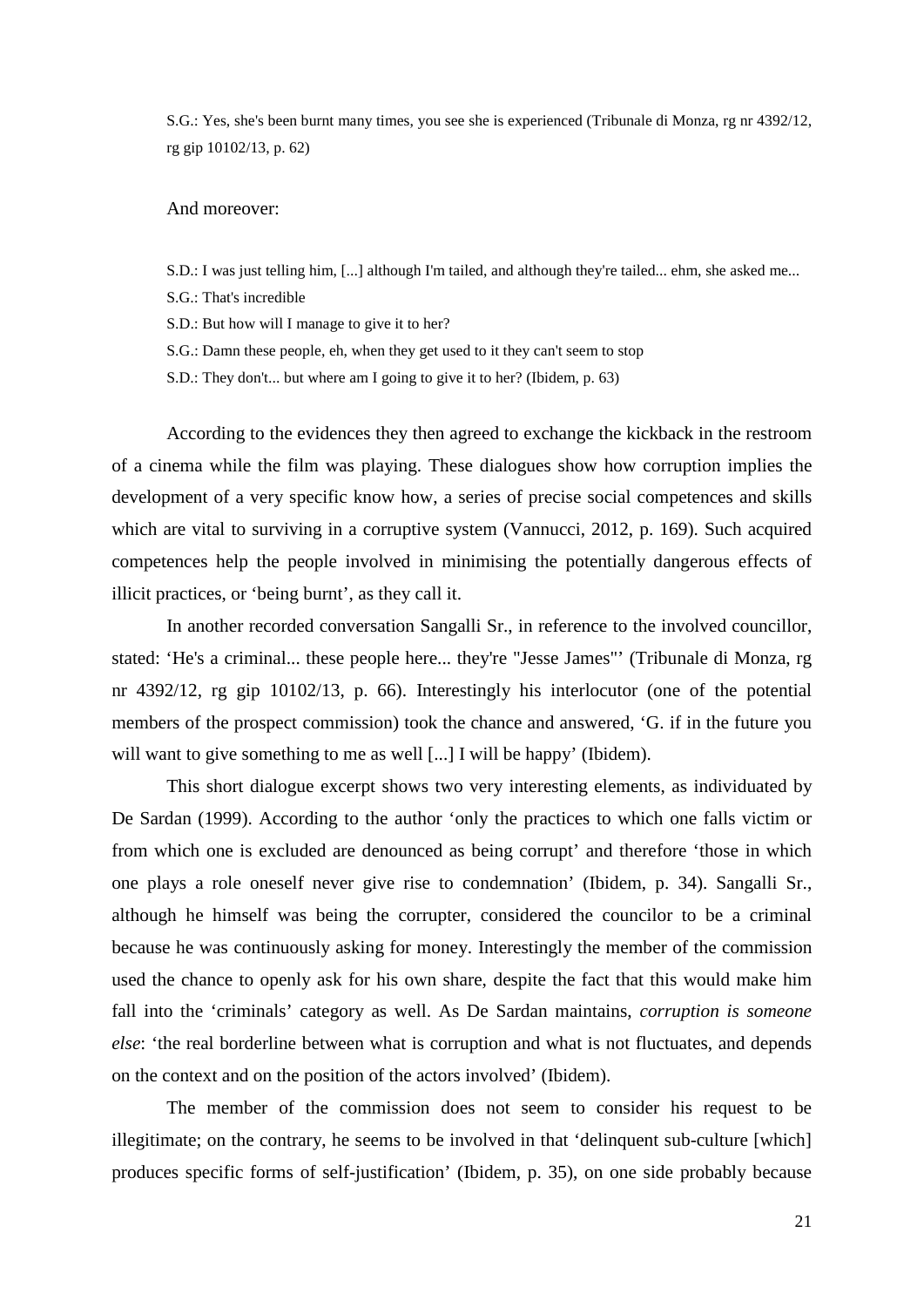the definition of corruption is more easily 'applied' to others than to oneself, and on the other side because once the illegal transaction is often reiterated, it becomes banal through its routinisation and ritualisation, and due to that it is perceived to be less detrimental (Ibidem, p. 37ff).

Ironically 'corruption is as frequently denounced in words as it is practiced in fact' (Ibidem, p. 29) and the same people involved often do not seem to have a clear perception of their own role. The stigmatisation of corruption seems to have become to some extent a *topos*, or a self-explanatory way of dealing with the phenomenon at all levels of discourse and by a multiplicity of actors. Sangalli Sr., in another recorded dialogue, when referring to some employees of the City Council, stated, 'they're all criminals, sooner or later we will have to pay every one of them to get to do works'. In a later occasion, though, once his company was awarded the tender for waste disposal, thanks to the paid bribes, he seemed to have appreciated the 'work' of those same people that he considered to be criminals, that is the councilor and the public officers involved. In commenting on the successful operation he stated: 'I must admit that the City Council, despite its amateurism, did very good' (Tribunale di Monza, rg nr 4392/12, rg gip 10102/13, p. 69), which shows that corruption has become a source of the existing network of solidarity within business and political worlds (De Sardan, 1999, p. 40ff), which is based on a shared series of linguistic codes, rituals and social competences that lead to, and at the same time are a consequence of, informal relationships between public and private sectors.

#### **Social humility and social stigma**

It's already been pointed out that the public debate over corruption in Italy has individuated in a general feeling of impunity, self-indulgence and self-absolution at all levels as the reasons why corruption is such a widespread phenomenon in Italy. The explanation, though, seems not only to lie in the penal and judiciary system, but some cultural elements might be at play.

My informants have often stressed the link between corruption and lack of positive values, and have individuated as an important issue the fact that negative, or 'false' values, seem to have become a point of reference in society as a way to assert one's success. For example, an employee in the education sector stated:

I do not know whether it is linked to a national discourse on Italian culture, I think it is rather inherent to the human nature rather than to the Italian culture [...]. We often find ourselves debating in the world of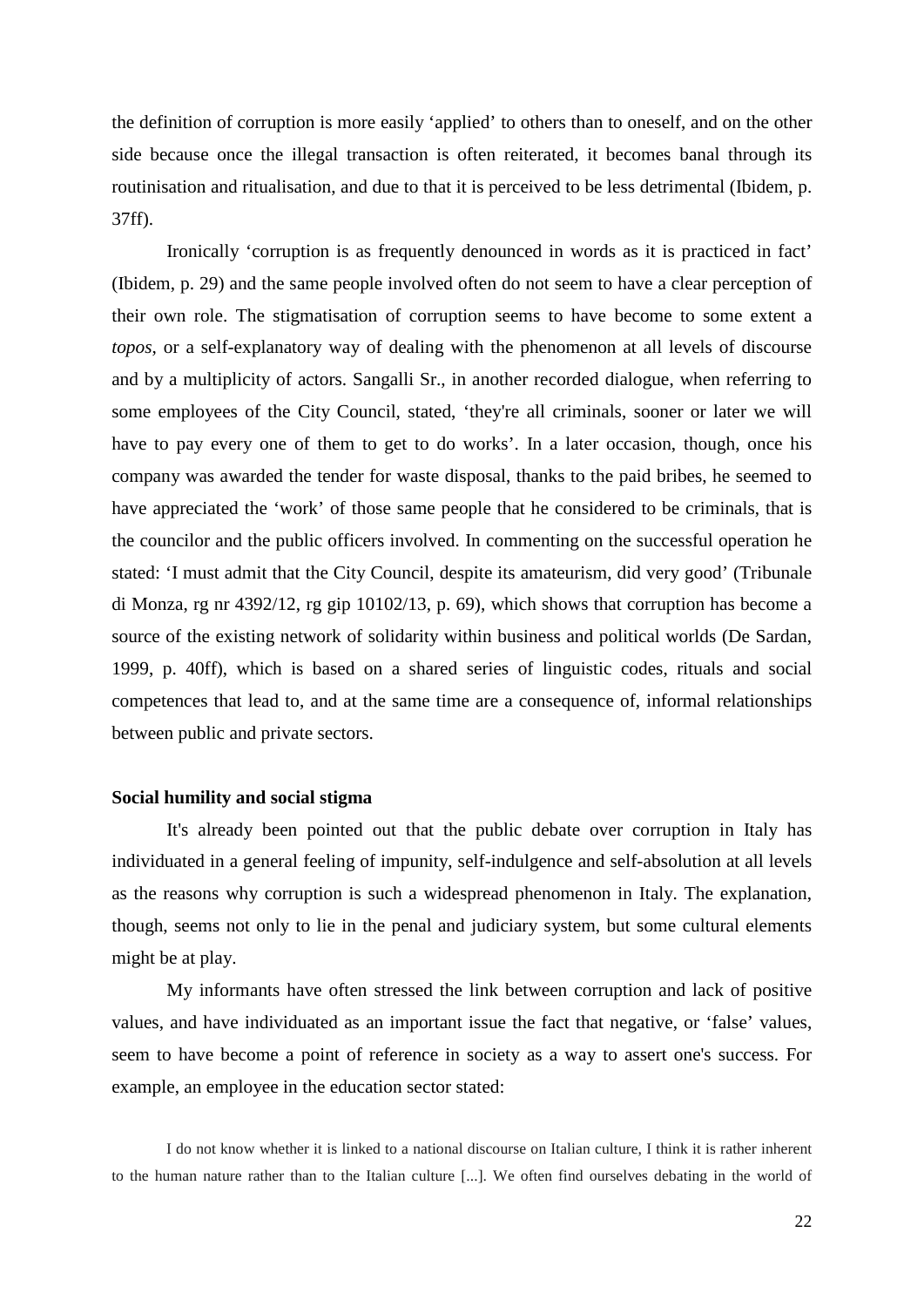education and training, something that is becoming increasingly important... in the sense of how the educational aspect then affects the present or future behaviour, this is definitely a subject of discussion. I do not know whether this has to do with the anti-corruption rather than with the mode of civil life within the rules... [...] There's an aspect of competition which is increasingly exasperated: those who get there first and have a lot of money are good and worth so much, those who have a big car... I believe that this has had its share, as well as those who bully, who are able to raise their hands... these are things that touch the world of children every day. There is an always a higher tendency to support the competitiveness of the children in the classes [...], and I believe that in the long term this can make a difference culturally, the more we push the competitive level the more we get to say 'then, yes, I'm worth so much, since I have a lot of money', and lots of money is not always easy to achieve... eh, and so the risk is always that you fall in an attempt to get money with the least effort possible and using all the available shortcuts'. (Woman, interviewed on 25/06/2014)

Another employee working with children in a municipal library maintained a similar point:

We have to recover a bit of social humility, which is non-existent in Italy. They are sending clear messages, they train children with television. [...] there is an average of fame and success that they establish, while every person should have its own personality and you have to send the message that every individual is important. Instead children now learn that unless you have some advertised products you are not important. Unfortunately, corruption cannot disappear because it depends on the whole system and how one is educated at home. (Woman, interviewed on 16/06/2014)

The importance of the education of future generations has been stressed by a relative majority of women, who are probably more involved than men in children's education and tend to develop a longer period perspective. In commenting what would be a way of defeating corruption in Italy, another informant asserted:

First, compliance with the rules, that is, if there are rules you have to respect them [...] and then also at the level of enhancement of positive behaviour and critical, negative value, negative judgment against... because the message can't be that success... that the best achievement is being smart, that if you can make it to be successful in life with the least effort you are cool, that shouldn't be'. (Woman, interviewed on 20/06/2014)

According to Vannucci, one of the biggest problems with fighting corruption in Italy is the fact that although there are efforts to address the issue from a legal and normative point of view, the social structure of values evolves through unpredictable paths. The weak civic sense of public officials and of the citizens, which finds its origins in education within the family, but also in schools at all levels, weakens what he calls the *moral levee* of corruption and makes legality to be perceived as a secondary element of the relationship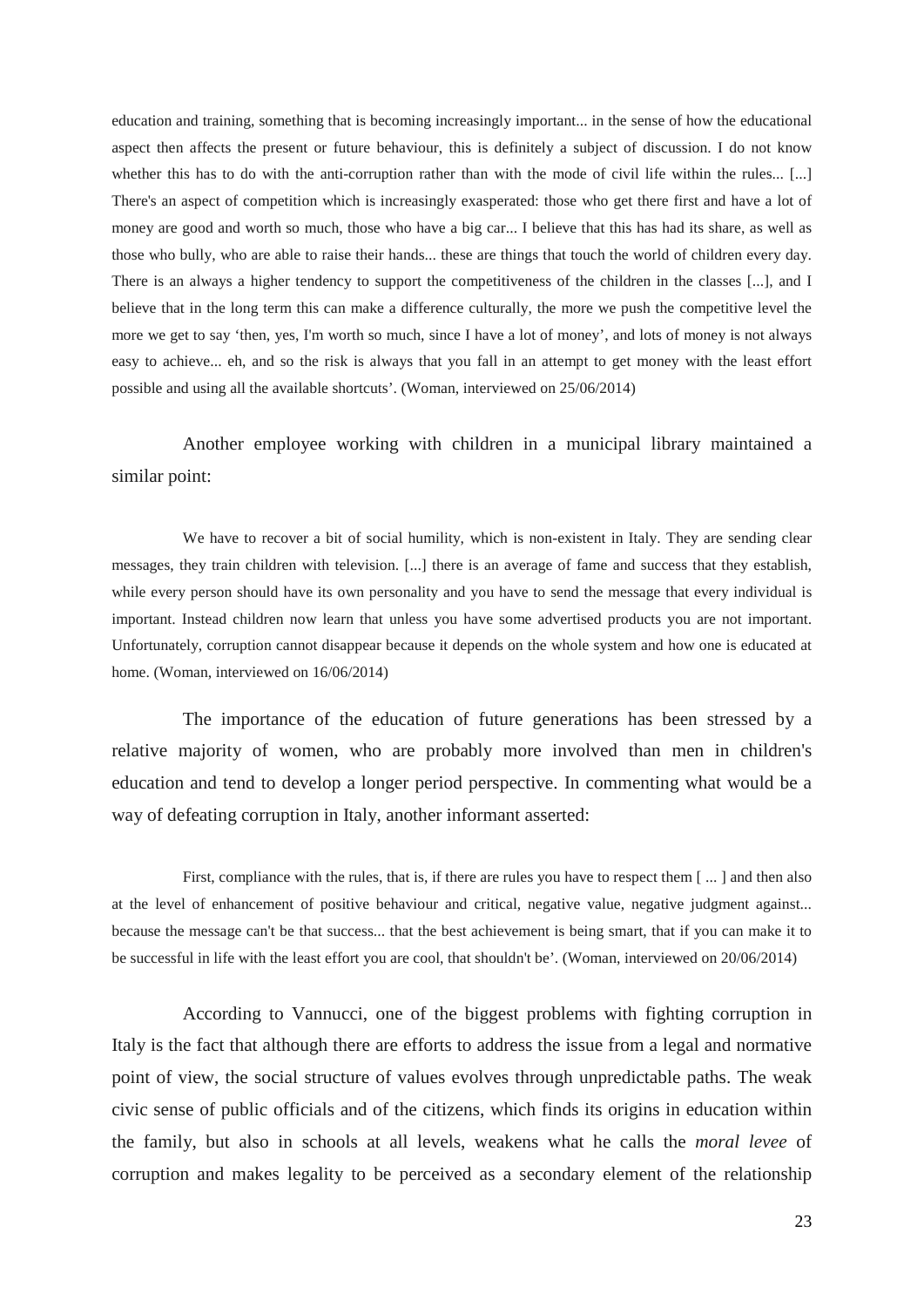between the individual and the state (Vannucci, 2012, pp. 129-134). In accordance with this point of view is also journalist Gad Lerner, who in a report titled 'Corruption without indignation<sup> $12$ </sup>, commented that in Italy 'civic sense has turned into cynic sense'.

Directly linked to positive values, civic sense and their role in fostering legality, is also the issue of social stigma, which according to Vannucci (2012, p. 184) could lead to a snowball effect towards honesty, while instead it is not perceived as an impediment to corrupt practices, but rather a facilitator by De Sardan (1999, p. 47), who implies that in such occurrences the proverb 'a trouble shared is a trouble halved' might apply better.

An employee of Monza City council was a big supporter of the theory that

Moral contempt is positive, it is useful for me. [...] yes because anyway one sees that the honest citizen who is committed to make society moving forward has a great merit, this is a worthwhile person, society now moves ahead thanks to the people who want to build, not to those who want to destroy... this should be an example for younger people, otherwise what examples do we give? (Man, interviewed on 20/06/2014).

Despite the fact that all my interlocutors seemed to be very positive about their role as civil servants and about the importance of loyalty to one's office, the facts that occurred in Monza demonstrate that corruption indeed can happen and that falling into certain practices is not so uncommon as perceived.

When questioned about the recent events, my informants were mostly still shocked about the news and reported having been surprised to hear that some of their ex colleagues had engaged in such extensive corruption. Some of them had often worked with the employees involved and had known them for years; still, they had never suspected anything. Although aware of the fact that this would be sensible information, I have asked them to try giving an explanation to the phenomenon, but none of them seemed to have come to a precise idea on the happenings. The most mentioned reason why someone would become a corrupt public officer was 'crave for money and/or power', although my informants themselves recognised this to be somehow reductive. One employee addressed the issue saying:

There are people that get exposed quite stupidly... the corrupt is primarily a criminal, but is also a moron... [...] The manager that ended up in jail for the equivalent of one year's salary... it seems to me something profoundly stupid. I wouldn't go to jail for a year's salary. (Man, interviewed on 20/06/2014)

<span id="page-23-0"></span><sup>12</sup> http://www.gadlerner.it/2014/12/18/corruzione-senza-indignazione-ecco-il-reportage-di-fischia-il-vento, accessed 17/12/2014  $12$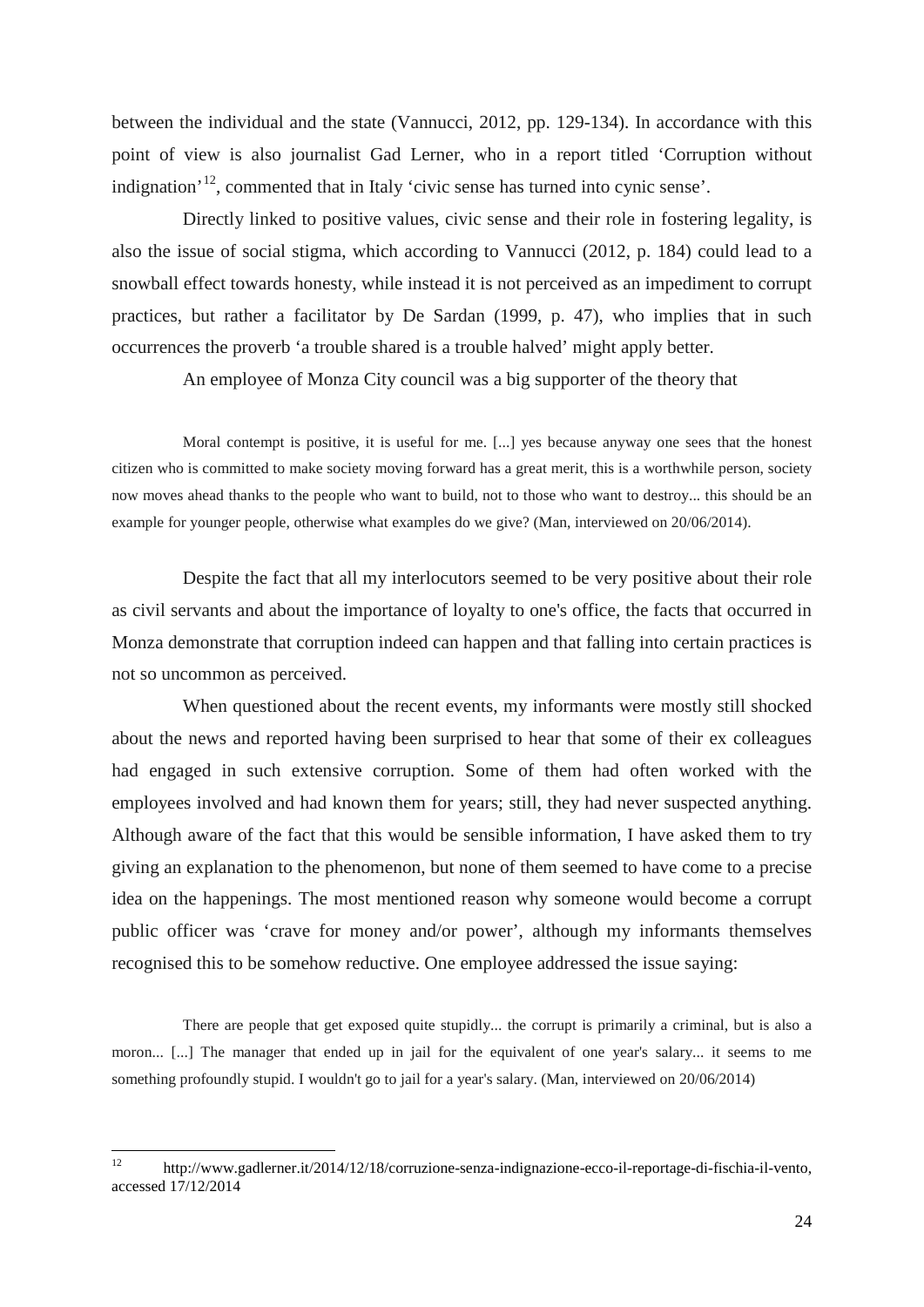That point of view which was though contradicted by another employee, who commented:

When I heard of these arrests that happened, most people I've heard saying 'oh gosh, but he did it for so little money, if one does it, he should do it to make a bang'! Either you do it to be totally blown away, but if you don't manage, what happens? And instead I believe there is someone that with his little monthly routine has made a lot of money'. (Woman, focus group, 25/09/2014)

A component of 'environmental pressure' has also been individuated: 'because when it is rooted in a system it is maybe also true that when you are in that situation you cannot do otherwise, even if your conscience probably tells you differently'. (Focus group, 25/09/2014)

This same pressure created by the fear for social stigma has also other implications. For example, one employee admitted that she was so scared that people could think that she, as a civil servant, could have made her career thanks to the help of acquaintances or through paying bribes, that she restrained from applying for jobs where fellow employees would have been in the judging commission:

It occurred to me not to apply for a job because I knew that in that municipality in the commission there was someone I knew. I did not even want to let it happen that anyone could say that I got the job because I knew that person or because he was my friend, so I decided not to apply and then I got it somewhere else, so to speak. But for my pride, one day I will tell to my children 'look I haven't gotten that far, I have not done much career, however, where I made it it's all mine'. (Woman, interviewed on 25/06/2014)

#### **Conclusion**

As a consequence of the most recent corruption scandals, both in Monza and at a national level, the City Council employees I interviewed were mostly very sensitive about the problem of corruption, which they all recognised as one of the biggest issues in Italy.

The 'Clean City' scandal in particular seemed to have affected their perceptions on the matter, which were divided in two main attitudes: on one side there was a large majority of employees which thought that corruption is immoral and generally wrong, and who condemned the acts of their ex-colleagues. They considered corruption to be a betrayal of their mission as civil servants and were shocked that such practices were perpetrated by people they knew, and who had built a network of solidarity and informal relationships with the private sector. On the other side, there was a minority of informants who also agreed on the fact that corruption is detrimental to the society, but who admitted that they never had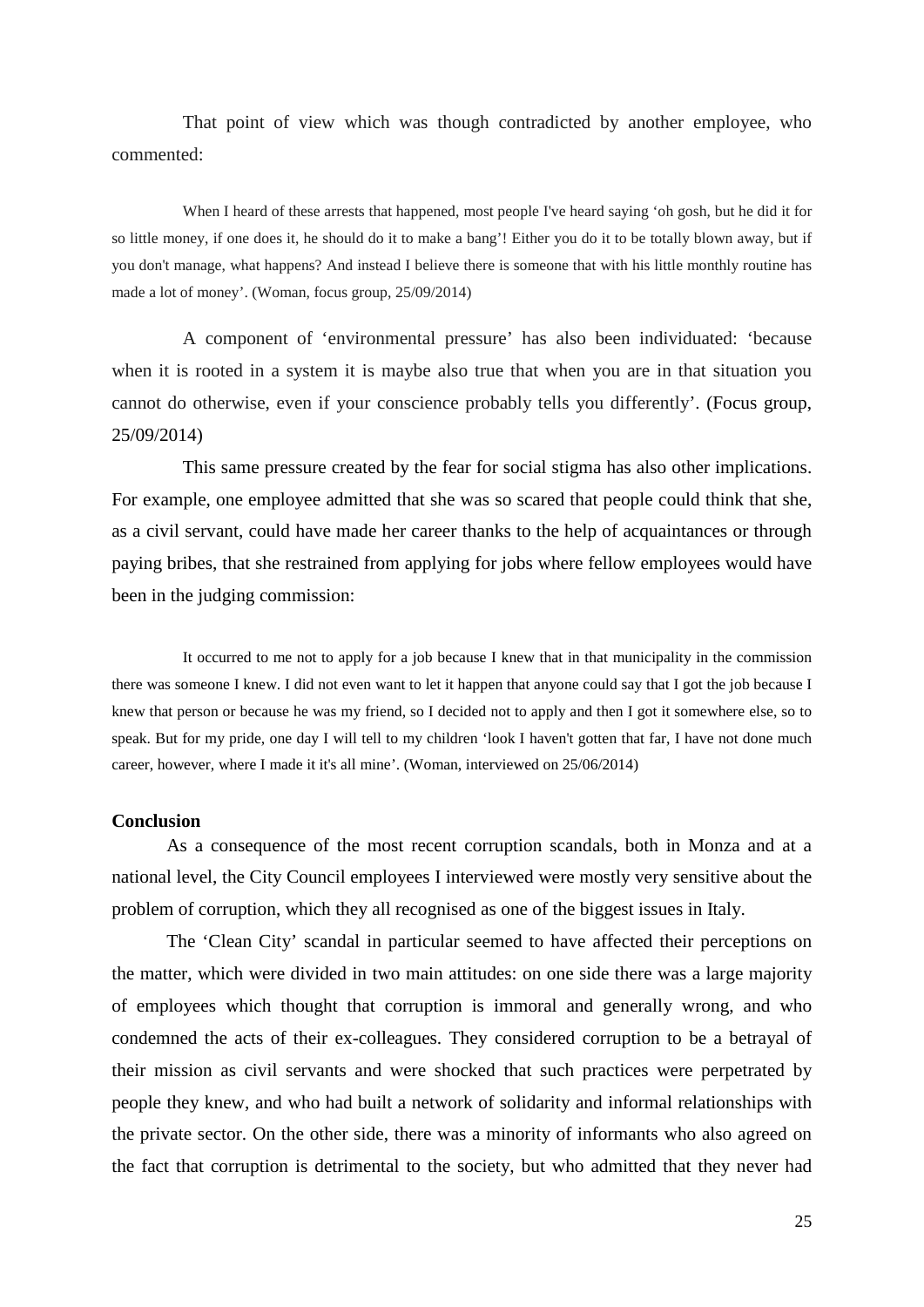found themselves in the position to be directly confronted with the moral dilemma of engaging in such practices or not, so they claimed they were not *incorruptible*, but they rather were *not corruptible* because their position would not allow them to have anything to 'offer', so their take on the issue was ambivalent.

All the interviewed employees stated that they had never experienced corruption in their office, though they were well aware that it possibly existed within the City Council walls, as the recent investigations and arrests had demonstrated. They also appeared to be well aware of the mechanisms and rituals of bribes exchanging.

For what concerns the anti-corruption discourse, although they recognised the theoretical validity of the principles contained in the newly approved law, they individuated some critical aspects. In particular, they seemed to have mixed feelings towards the 'medicine of transparency' (man, focus group, 25/09/2014), and especially they found that relying on transparency only, without intervening on those cultural elements which foster corruption practices, could be the prelude to a new failure. Moreover, transparency in the public office is perceived to be potentially ineffective in front of a too extended and complicated legislation, which offers many chances of hiding in its shadow areas to those who might want to engage in illegal activities.

Informants seemed to be quite discouraged towards the possibility of finding a solution to corruption both in the short and long term. I could observe a general feeling of powerlessness deriving from the fact that corruption is commonly believed to have become a part of the Italian mentality, and that it is something on which media and the public discourse have played a important role, since the high number of news reporting cases of corruption give the impression that processes and investigations on new cases seem to be potentially never-ending. If corruption exists and always has existed, as some have maintained, fighting the phenomenon reminds one much of Cervantes' Don Quixote tilting the windmills. On the other hand, I could also observe a totally different attitude towards the identification of possible solutions, which were rather variegated: children's education to legality; positive values and morality; the recovery of a shared sense of social humility at the expense of extreme competitiveness and the certainty of legal punishments against corruptive crimes, as well as moral contempt towards those who have been found guilty.

This last issue was particularly felt and most of the people I interviewed pointed out that fair punishments would work as a much better retention factor than prevention through transparency and accountability. A matter of discontent was derived in fact from the expected end of the 'Clean City' trials, which were believed to end up with little to no punishments,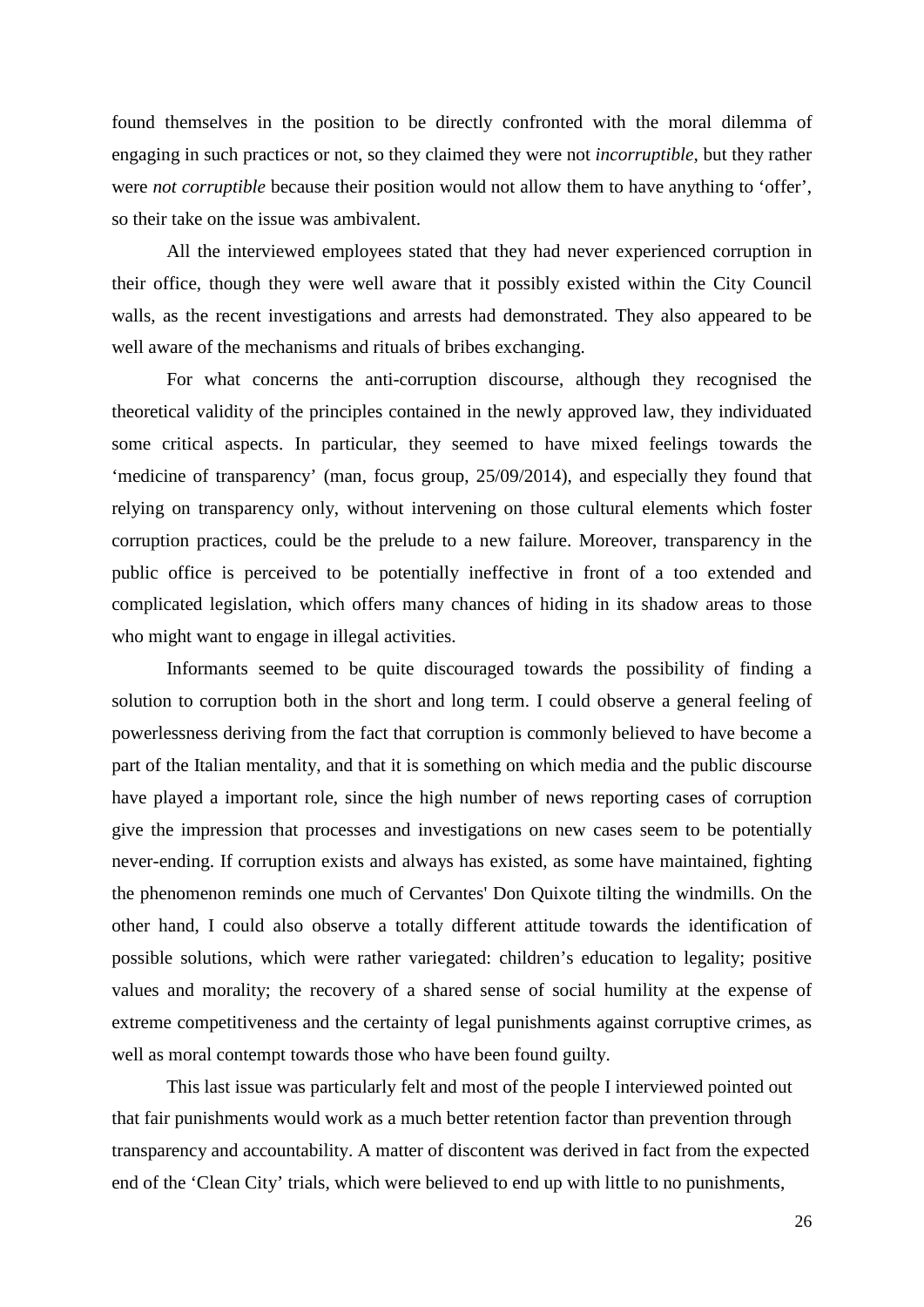and that is something that will most likely happen, because it is allowed by the current Italian legislation. One employee summarised the overall shared feeling of self-indulgence and selfabsolution, saying, 'look at them on TV… they steal my money and yet they look like heroes'! (Man, interviewed on 25/06/2014).

#### **Bibliography**

- Barbacetto G., Gomez P., Travaglio M., 2012. *Mani Pulite*, Milano: Chiarelettere Editore
- Conz A., Levita L., 2012. *La legge anticorruzione*, Roma: DIKE Giuridica Editrice s.r.l.
- Della Porta D., Vannucci A., 2007. *Mani impunite. Vecchia e nuova corruzione in Italia*, Roma: Laterza
- De Sardan J.P.O., 1999. *A moral economy of corruption in Africa?*, in *Journal of Modern African Studies*, Vol. 37, No. 1, march, pp 25-52
- Friedrich C. J., 1972. *The Pathology of Politics*, New York: Harper & Row Publishers Inc.
- Ghezzi S., 2007, *Etnografia storica dell'imprenditorialità in Brianza, Antropologia di un'economia regionale*, Milano: Franco Angeli
- Mapelli W., 2012. *La democrazia dei corrotti*, Rizzoli, Milano
- Vannucci A., 2009. *The Controversial Legacy of 'Mani Pulite': A Critical Analysis of Italian Corruption and Anti-Corruption Policies*, in *Bulletin of Italian Politics*, Vol. 1, No. 2, pp. 233-64
- ――, 2012. *Atlante della corruzione*, Trapani: Edizioni Gruppo Abele
- Pardo I. (ed.), 2004. *Between Morality and the Law. Corruption, Anthropology and Comparative Society*. London: Ashgate.
- Rothstein B., Torsello D., 2014. *Bribery in preindustrial societies. Understanding the Universalism-Particularism Puzzle*, in *Journal of Anthropological Research*, vol. 70, pp. 263-284
- Smart A., Smart J. (eds.), 2005. *Petty capitalists and globalization: Flexibility, Entrepreneurship, and Economic Development*, Albany: State University of New York Press
- Torsello D., 2011. "*The ethnography of corruption: research themes in political anthropology"*. QoG Working Papers Series 2001: 2, March 2011
- Tribunale di Monza, Ordinanza di richiesta di misure cautelari a carico degli indagati nel procedimento sub rg nr  $4392/12$ , rg gip  $10102/13$